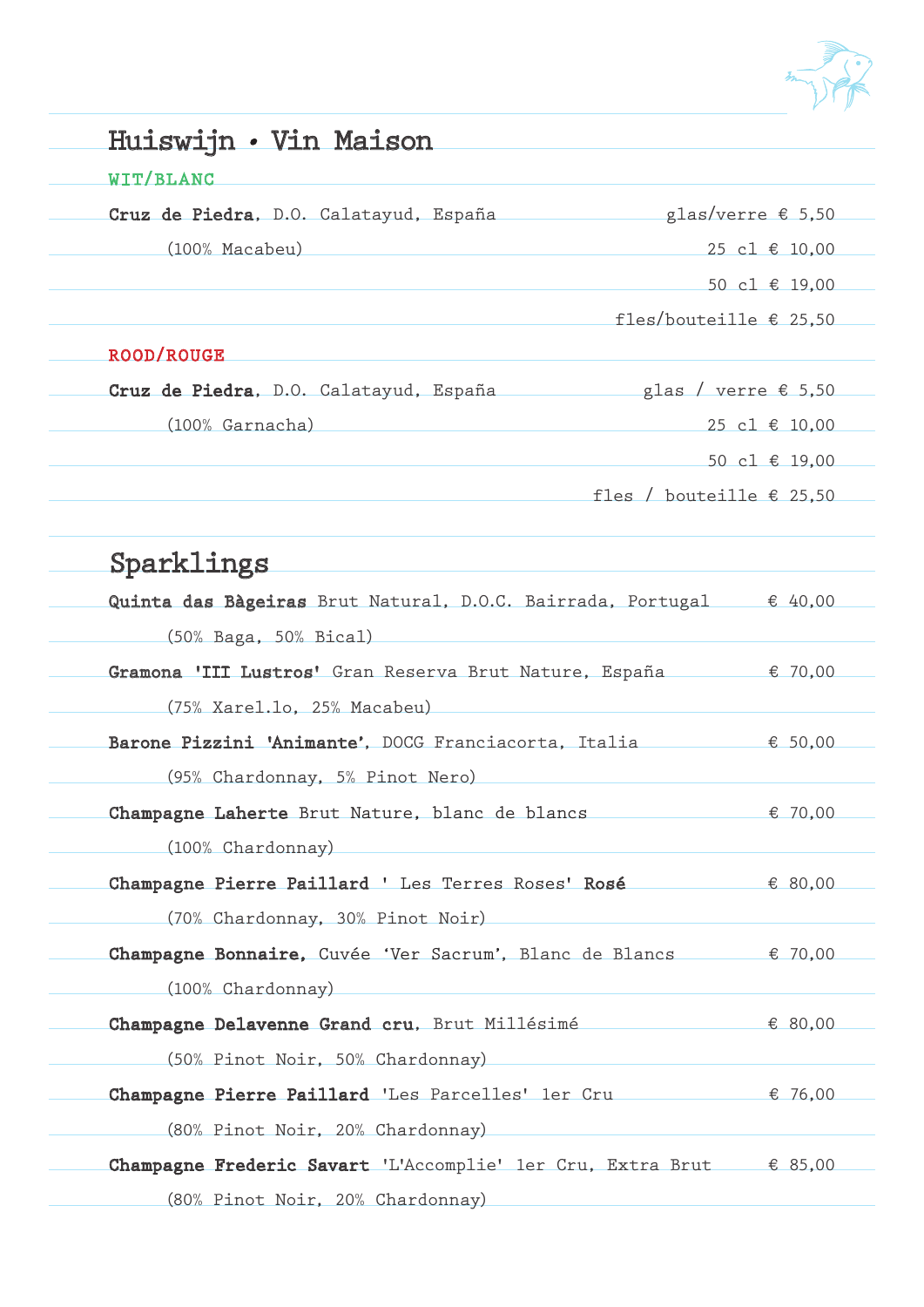

### WITTE WIJNEN VINS BLANCS

## España & Portugal

### WITTE MEDITERRANE WIJNEN \* VINS BLANCS MÉDITÉRANÉENS

Kruidig, zonnig, rijk \* épicé, riche, méditéranéen

### CATALUNYA

| Acústic blanc, Albert Jané, D.O. Montsant                                   | € 39,00 |
|-----------------------------------------------------------------------------|---------|
| (60% Granatxa Blanca, 25% Macabeu, 10 Granatxa Roja, 5% Pansal)             |         |
| Gran Autocton blanc, Albert Jané, Vi de varietal                            | € 45,00 |
| (Xarel.lo, Malvasia de Sitges, Macabeu, Vermell)                            |         |
| Nunci blanc, Mas de les Pereres, Dirk Hoet, D.O.Q. Priorat $\epsilon$ 58,00 |         |
| (66% Garnatxa blanca, 34% Macabeu)                                          |         |
| *Planetes de Nin blanc, Familia Nin-Ortiz, D.O.Q Priorat $\epsilon$ 56,00   |         |
| (100% Carinyena blanc)                                                      |         |
| *Selma de Nin, Familia Nin-Ortiz, D.O. Catalunya<br>$\epsilon$ 95,00        |         |
| (Chenin blanc, Marsanne, Roussanne, Xarel.1o)                               |         |
| *Terra Vermella de Nin, Familia Nin-Ortiz, D.O. Catalunya $\epsilon$ 78,00  |         |
| (100% Parellada Montonega)                                                  |         |
|                                                                             |         |
|                                                                             |         |

#### ANDALUCIA

| Ximénez-Spinola, Jose Antonio Zarzana, D.O.Jerez | € 58,00 |
|--------------------------------------------------|---------|
|                                                  |         |
| (100% Pedro Ximenez)                             |         |

| ALENTEJO (PT)                               |         |
|---------------------------------------------|---------|
| Terrenus, Rui Reguenga, D.O.C Alentejo      | € 39.00 |
| (Vieilles vignes coplantés)                 |         |
| Dominò, Monte Pratas, Vitor Claro, Alentejo | € 46,00 |
| (Vieilles vignes coplantés)                 |         |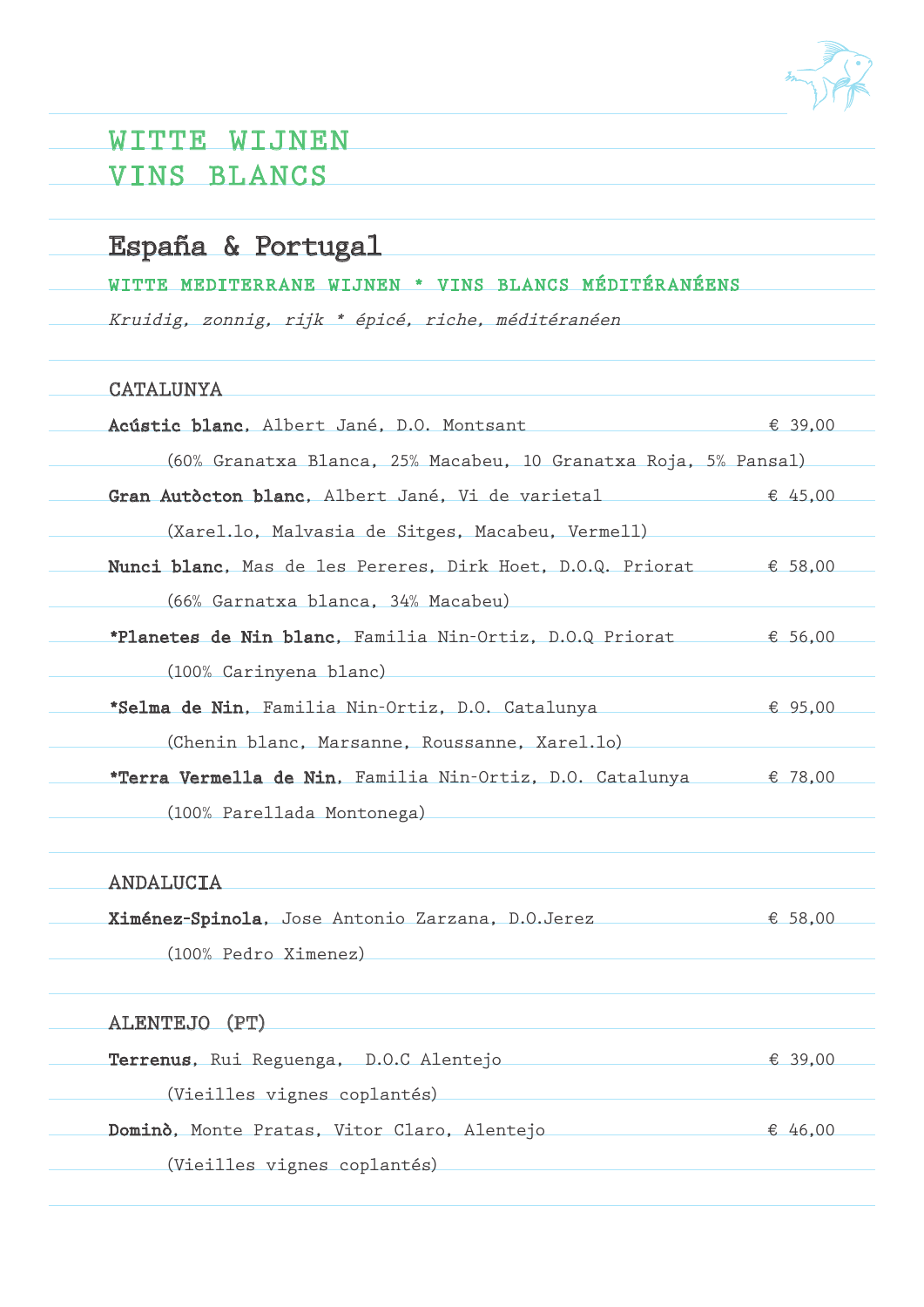

| WITTE CONTINENTALE WIJNEN * VINS BLANCS CONTINENTAUX                             |         |
|----------------------------------------------------------------------------------|---------|
| Fris, aromatisch, fruitig of volumineus * aromatique, frais, fruité ou riche     |         |
|                                                                                  |         |
| CASTILLA Y LÉON                                                                  |         |
| José Pariente, fermentado en barrica, D.O. Rueda $\epsilon$ 46,00                |         |
| (100% Vedejo, vieilles vignes)                                                   |         |
|                                                                                  |         |
| DOURO (PT)                                                                       |         |
| Dócil "Ron Ron" Moscatel Galego branco, Niepoort € 37,00                         |         |
| $(100\%$ Moscatel)                                                               |         |
| Po de Poeira branco, Poeira, Jorge Moreira D.O.C Douro $\epsilon$ 46,00          |         |
| $(100\%$ Alvarinho)                                                              |         |
| <b>"Guru"</b> , Wine & Soul, Jorge & Sandra Borges, D.O.C Douro $\epsilon$ 58,00 |         |
| (Field Blend)                                                                    |         |
| Xisto Cru branco, Luis Seabra, D.O.C Douro                                       | € 68.00 |
| (70% Sabigato, Codega, Gouveio, Verdelho)                                        |         |
|                                                                                  |         |

## DÃO (PT)

| Quinta de Saes, Branco Reserva, Alvaro Castro, DOC Dão | € 39.00 |
|--------------------------------------------------------|---------|
| $(65%$ Encruzado, $35%$ Bical)                         |         |
| M.O.B Branco Moreira-Olazabal-Borges, D.O.C Dão        | € 48,00 |
| (80 % Bical, 20 % Encruzado)                           |         |
| Dão Branco, Antonio Madeira, DOC Dão                   | € 57,00 |
| (Field blend)                                          |         |
| Granito Cru, Luis Seabra, D.O.C Dão                    | € 65,00 |
| (Encruzado, Sercial, Bical)                            |         |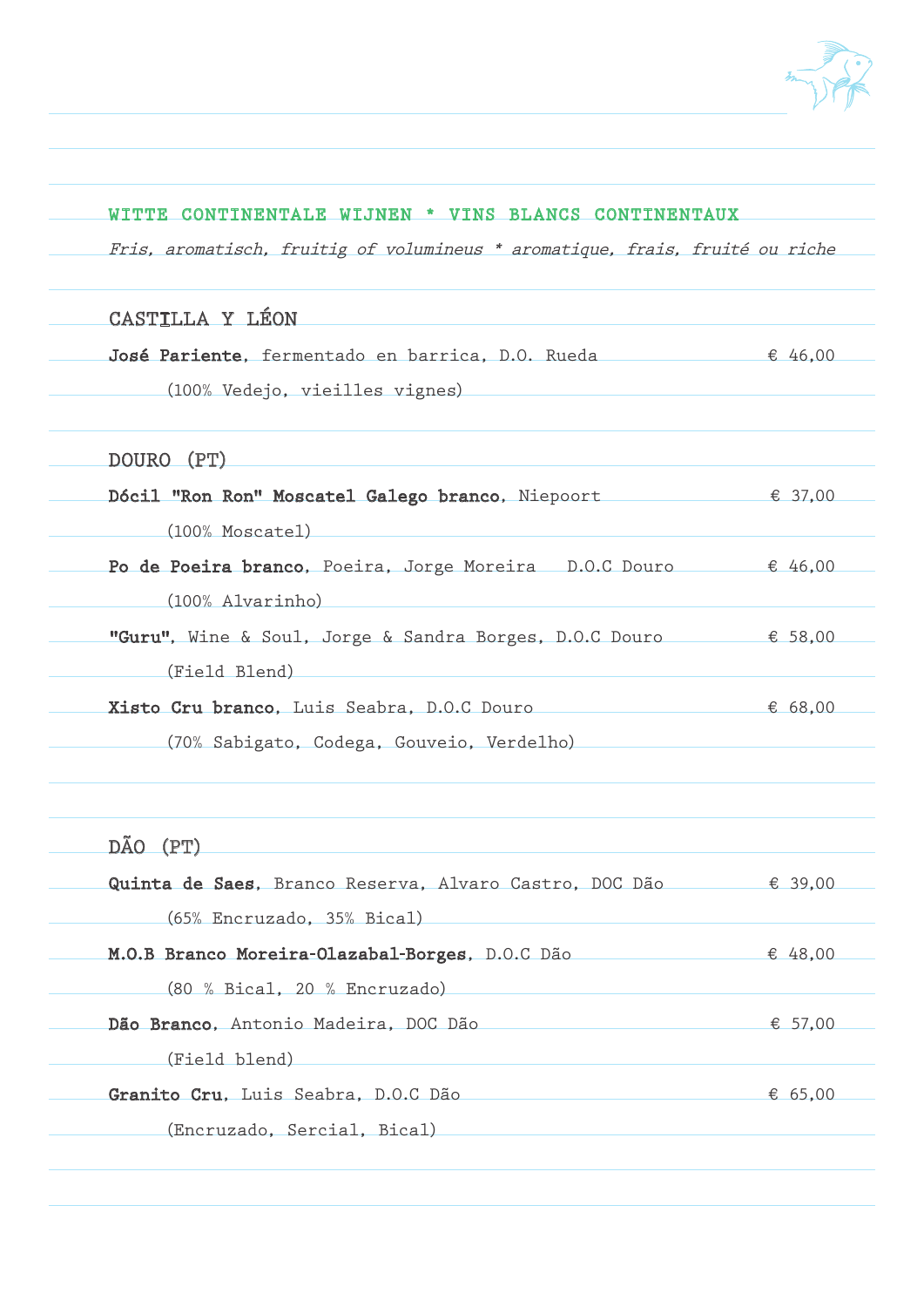

| WITTE ATLANTISCHE WIJNEN * VINS BLANCS ATLANTIQUES                                                          |         |
|-------------------------------------------------------------------------------------------------------------|---------|
| Mineralig, fris * mineral, frais, complexe                                                                  |         |
| <b>GALICIA</b>                                                                                              |         |
| Louro, Rafael Palacios, D.O. Valdeorras $\epsilon$ 40,00                                                    |         |
| (92% Godello, 8% Treixadura)                                                                                |         |
| Leirana 'Genoveva', Forjas del Salnés, D.O. Rias Baixas (€ 55,000)                                          |         |
| $(100\%$ Alvariño)                                                                                          |         |
| La Vertical, Castro Candaz, D.O. Ribeira Sacra $\epsilon$ 54,00                                             |         |
| $(100\% \text{ Godello})$                                                                                   |         |
| Montruosa de Monterrei, Quinta da Muradella, D.O. Monterrei $\epsilon$ 85,00                                |         |
| (100% Montruosa de Monterrei)<br>the control of the control of the control of the control of the control of |         |
| VINHO VERDE (PT)                                                                                            |         |
| Soalheiro 'Granit', Alvarinho, Luis Serdeira, D.O.C Vinho Verde $\epsilon$ 39,00                            |         |
| $(100 %$ Alvarinho)                                                                                         |         |
| Granito Cru, Luis Seabra, D.O.C Vinho Verde $\ell$ 47,00                                                    |         |
| $(100 %$ Alvarinho)                                                                                         |         |
| LISBOA (PT<br>(PT)                                                                                          |         |
| Antonio, Casal Figueira, Marta Soares                                                                       | € 46,00 |
| <u> 1980 - Johann Stein, marwolaethau (b. 1980)</u><br>(100 % Vital)                                        |         |
| BAIRRADA (PT)                                                                                               |         |
| Nossa Calcario, Filipa Pato, D.O.C Bairrada                                                                 | € 65,00 |
| (100% Bical)<br>the control of the control of the control of the control of the control of the control of   |         |
|                                                                                                             |         |
| ISLAS CANARIAS                                                                                              |         |
| Viñatigo Gual, D.O.Y coden-Daute-Isora, Tenerife                                                            | € 47,00 |
| $(100%$ Gual)                                                                                               |         |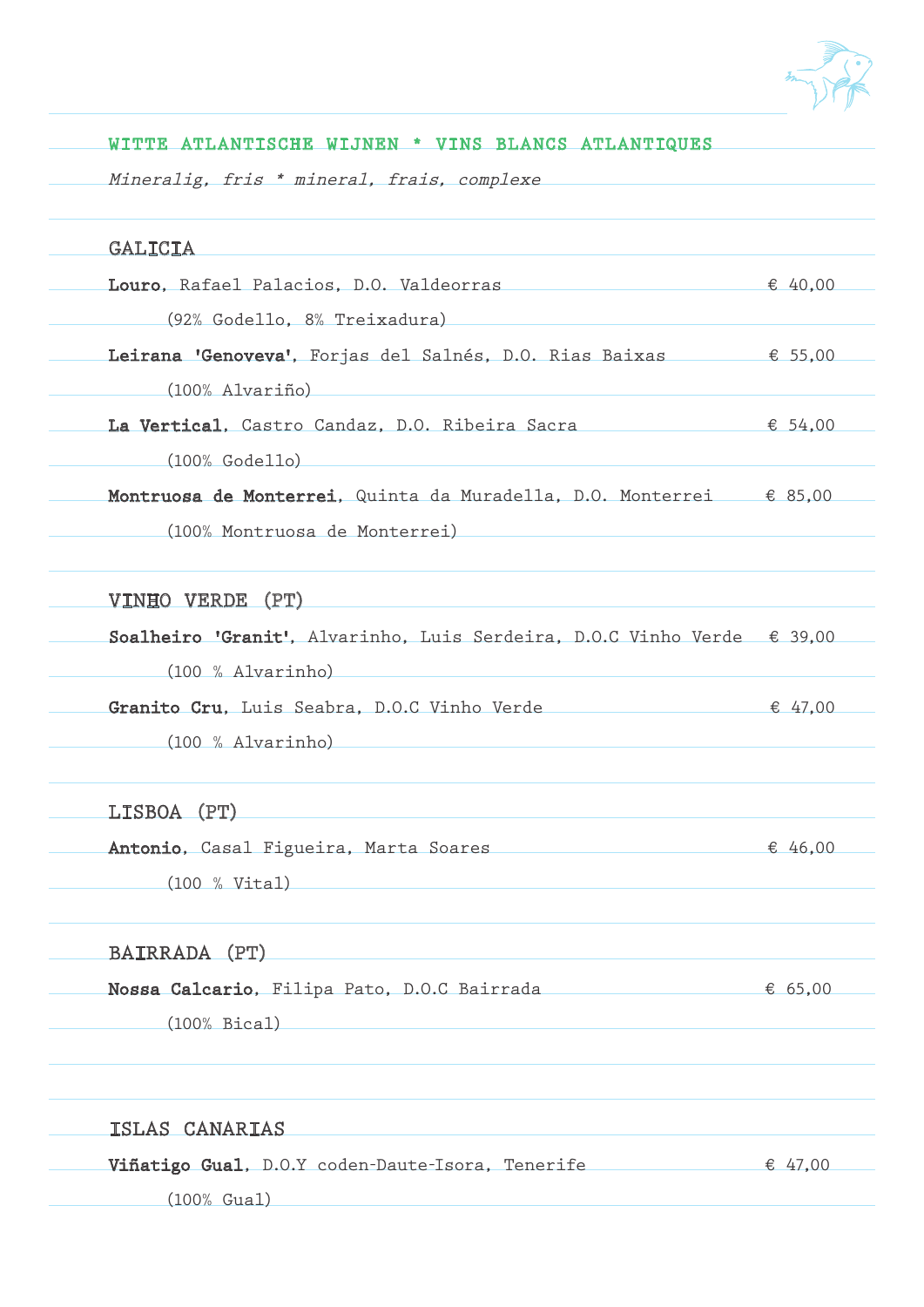

| Puro Rofe, D.O. Lanzarote           | € 55,00 |
|-------------------------------------|---------|
| (Listàn blanco, Malvasia vulcànica) |         |
| Bimbache blanco, D.O. El Hierro     | € 58,00 |
|                                     |         |

(Baboso blanco, Gual, Listan blanco, Pedro Ximenez, Verijadiego blanco)

# Österreich WITTE WIJNEN / VINS BLANCS

| Paul Achs Chardonnay, Burgenland                                           | € 39,00          |
|----------------------------------------------------------------------------|------------------|
| (100% Chardonnay)                                                          |                  |
| Weingut Tement blanc, Südsteiermark, Berghhausen                           | € 40,00          |
| (70% Sauvignon blanc, 15% Weisburgunder, 15% Welschriesling)               |                  |
| Weingut 'Grassnitzberg', Südsteiermark, Berghhausen                        | € 60,00          |
| (100% Sauvignon blanc)                                                     |                  |
| Weingut Jurtschitsch, Langelois, Kamptal                                   | € 43,00          |
| (100% Riesling)                                                            |                  |
| Weingut Jurtschitsch, Ried Heiligenstein $10WT$ , Kamptal $\epsilon$ 88,00 |                  |
| (100% Riesling)                                                            |                  |
| Pichler-Krutzler 'Klostersatz' Grüner Veltliner, Dürnstein                 | € 46,00          |
| (100% Grüner Veltliner)                                                    |                  |
| Pichler-Krutzler 'In der Wand', Riesling Dürnstein                         | € 59,00          |
| (100% Riesling)                                                            |                  |
| F.X. Pichler 'Loibner Oberhauser', Riesling Smarargd, Dürnstein            | € 70,00          |
| (100% Riesling)                                                            |                  |
| Franz Hirtzberger 'Steinterassen' Riesling Federspiel                      | € 50,00          |
| Spitz an der Donau (100% Riesling)                                         |                  |
| Franz Hirtzberger 'Steinpotz' Weissburgunder Smarargd € 76,00              |                  |
| (100% Weissburgunder)                                                      |                  |
| Prager 'Stockkultur', Grüner Veltliner Smaragd, Wachau                     | $\epsilon$ 80,00 |
| (100% Grüner Veltliner)                                                    |                  |
| Prager Riesling, Federspiel, Niederösterreich                              | € 48,00          |
| (100% Riesling)                                                            |                  |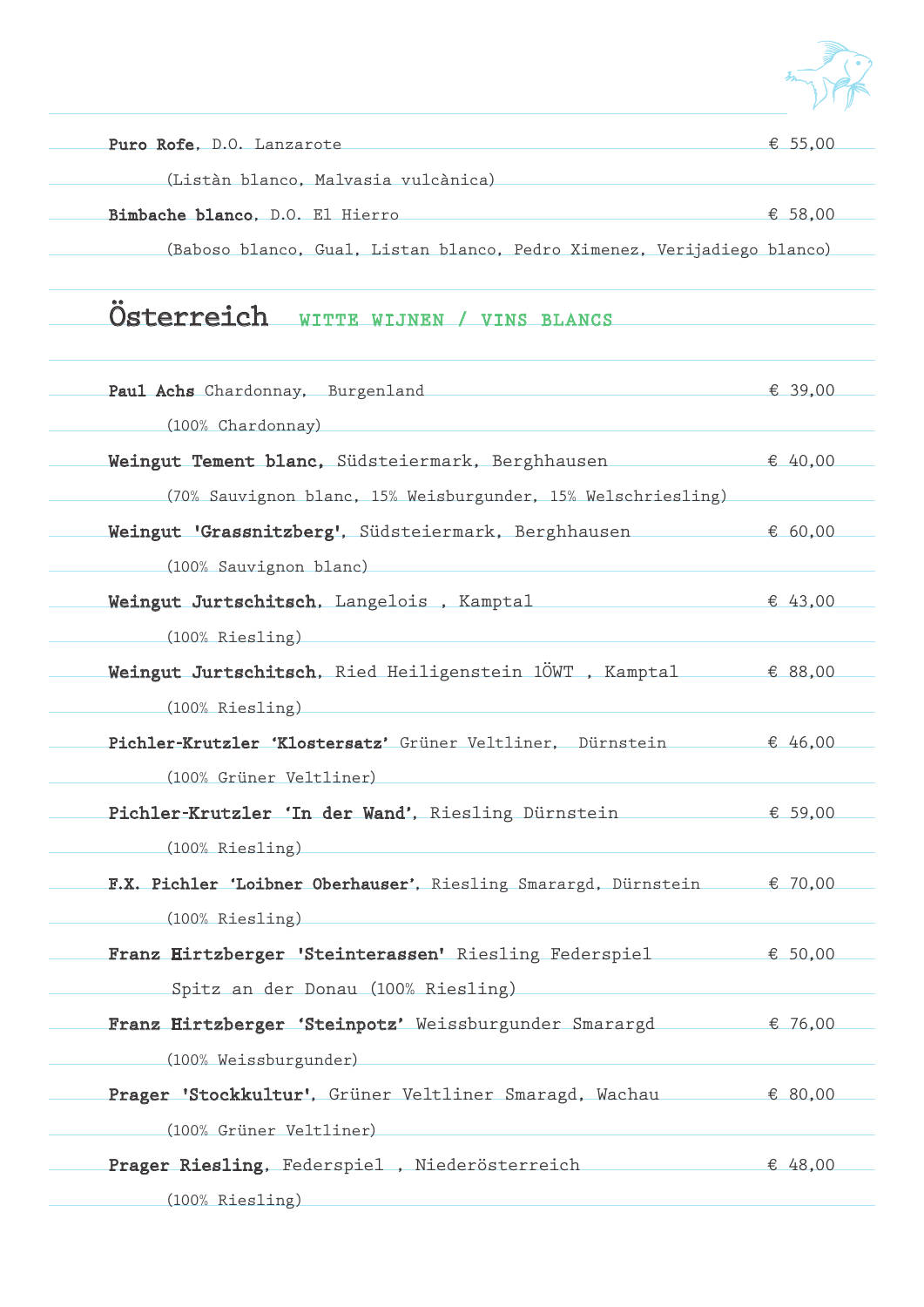

## Deutschland WITTE WIJNEN / VINS BLANCS

| Weingut Robert Weil Kiedricher Riesling trocken, Rheingau | € 56,00 |
|-----------------------------------------------------------|---------|
| $(100\%$ Riesling)                                        |         |
| Falkenberg Niepoort Kettern, Mosel                        | € 59.00 |
| $(100\%$ Riesling)                                        |         |

### La France WITTE WIJNEN / VINS BLANCS

| <b>BOURGOGNE</b>                                                      |         |
|-----------------------------------------------------------------------|---------|
| Bourgogne Aligoté, Domaine Saint Jacques                              | € 40,00 |
| $(100\%$ Aligoté)                                                     |         |
| Bourgogne Chardonnay, Domaine François Mikulski                       | € 47,00 |
| (100% Chardonnay)                                                     |         |
| Bourgogne Chardonnay, Anne Gros à Vosne-Romanée                       | € 53,00 |
| (100% Chardonnay)                                                     |         |
| Sextant, 'La Fleur au Verre', Julien Altaber (Nature)                 | € 53,00 |
| (100% Chardonnay)                                                     |         |
| Mercurey "La Brigadière", Domaine François Raquillet $\epsilon$ 48,00 |         |
| (100% Chardonnay)                                                     |         |
| Saint-Véran "Au Brûlé", Domaine Sangouard - Guyot $\epsilon$ 46,00    |         |
| (100% Chardonnay)                                                     |         |
| Poully-Fuissé, "Terroirs", Domaine Sangovard - Guyot                  | € 49,00 |
| (100% Chardonnay)                                                     |         |
| Chablis, Domaine de Pisse-Loup, Romuald Hugot                         | € 46,00 |
| (100% Chardonnay)                                                     |         |
| Chablis 'En Boucheran', Eleni & Edouard Vocoret                       | € 55,00 |
| (100% Chardonnay)                                                     |         |
| Rully Villages, Domaine Saint-Jacques, Grandmougin & fils € 46,00     |         |
| (100% Chardonnay)                                                     |         |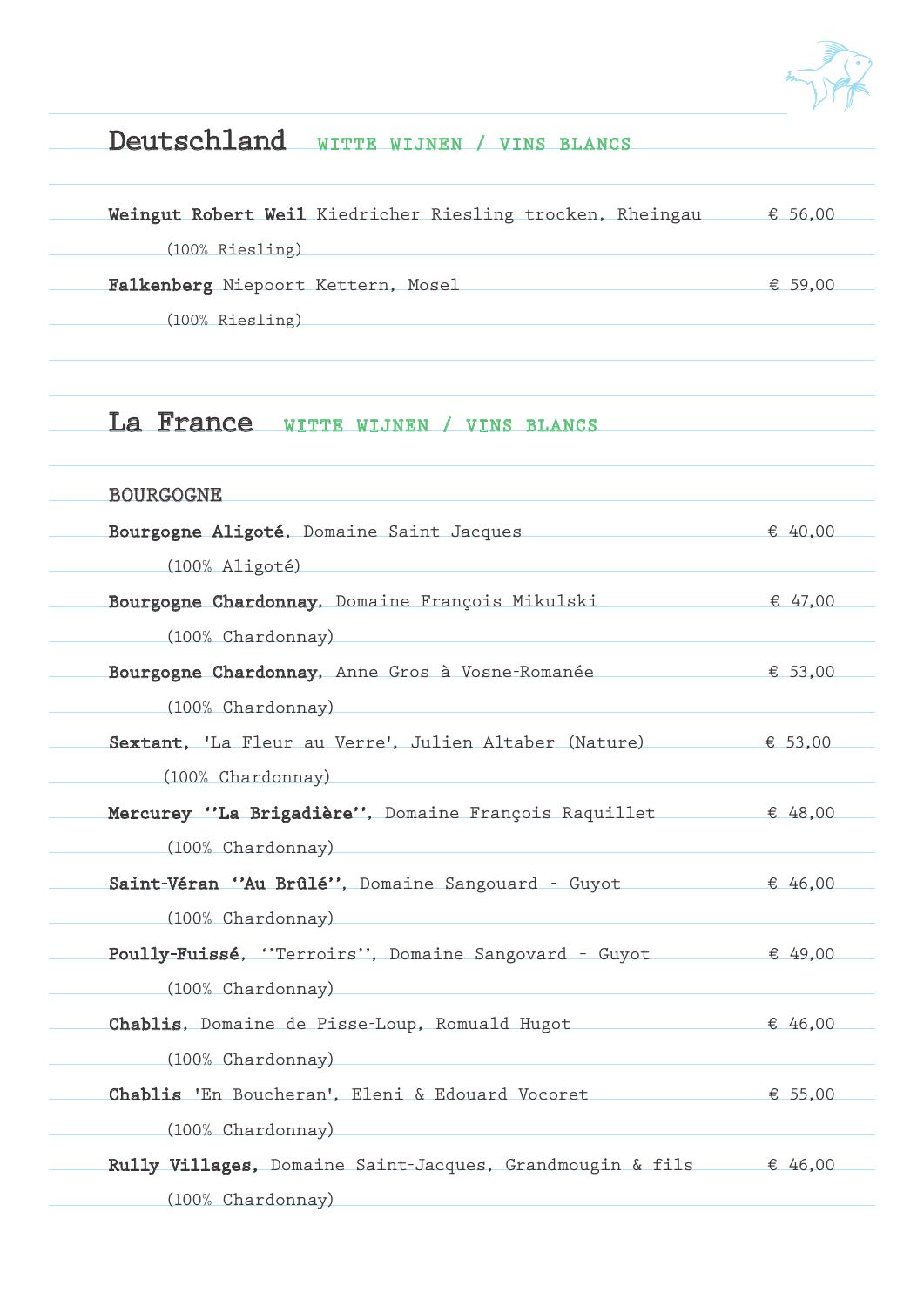

| Saint-Aubin Villages, Travers de chez Edouard, Heitz-Lochardet $\epsilon$ 69,00 |          |
|---------------------------------------------------------------------------------|----------|
| (100% Chardonnay)                                                               |          |
| Saint-Aubin ler Cru En Remilly, Bachelet-Monnot                                 | € 80,00  |
| (100% Chardonnay)                                                               |          |
| Maranges ler Cru 'La Fussière, Bachelet-Monot                                   | € 68,00  |
| $(100\%$ Chardonnay)                                                            |          |
| Puligny-Montrachet, Bachelet-Monot                                              | € 110,00 |
| $(100\%$ chardonnay)                                                            |          |
| Chassagne-Montrachet, Jean-Marc Pillot                                          | € 105,00 |
| (100% chardonnay)                                                               |          |
| Meursault ler Cru, Domaine François Mikulski                                    | € 110,00 |
| (100% Chardonnay)                                                               |          |
|                                                                                 |          |

#### LOIRE

| Valençay blanc, "Les Hauts Taillons", Domaine Bardon | € 39.00 |
|------------------------------------------------------|---------|
| (70% Sauvignon, 30% Chardonnay)                      |         |
| Pouilly-Fumé, "Cuvée M", Marielle Michot             | € 42,00 |
| $(100\%$ Sauvignon)                                  |         |
| Sancerre La Croix au Garde, Anne Pellé & fils        | € 44.00 |
| (100% Sauvignon)                                     |         |
| Saumur blanc "Clos de Guichaux", Domaine Guiberteau  | € 72,00 |
| (100% Chenin Blanc)                                  |         |
|                                                      |         |

| <b>ALSACE</b>                                       |         |
|-----------------------------------------------------|---------|
| "Kastelweg", Riesling-Sec, Domaine OTTER            | € 42,00 |
| $(100\%$ Riesling)                                  |         |
| "Brandstatt", Cuvée O <sup>2</sup> , Domaine OTTER  | € 48,00 |
| (50% Muscat, 50% Sylvaner)                          |         |
| "Schlossberg" Grand Cru, Riesling-Sec Domaine OTTER | € 58,00 |
| $(100\%$ Riesling)                                  |         |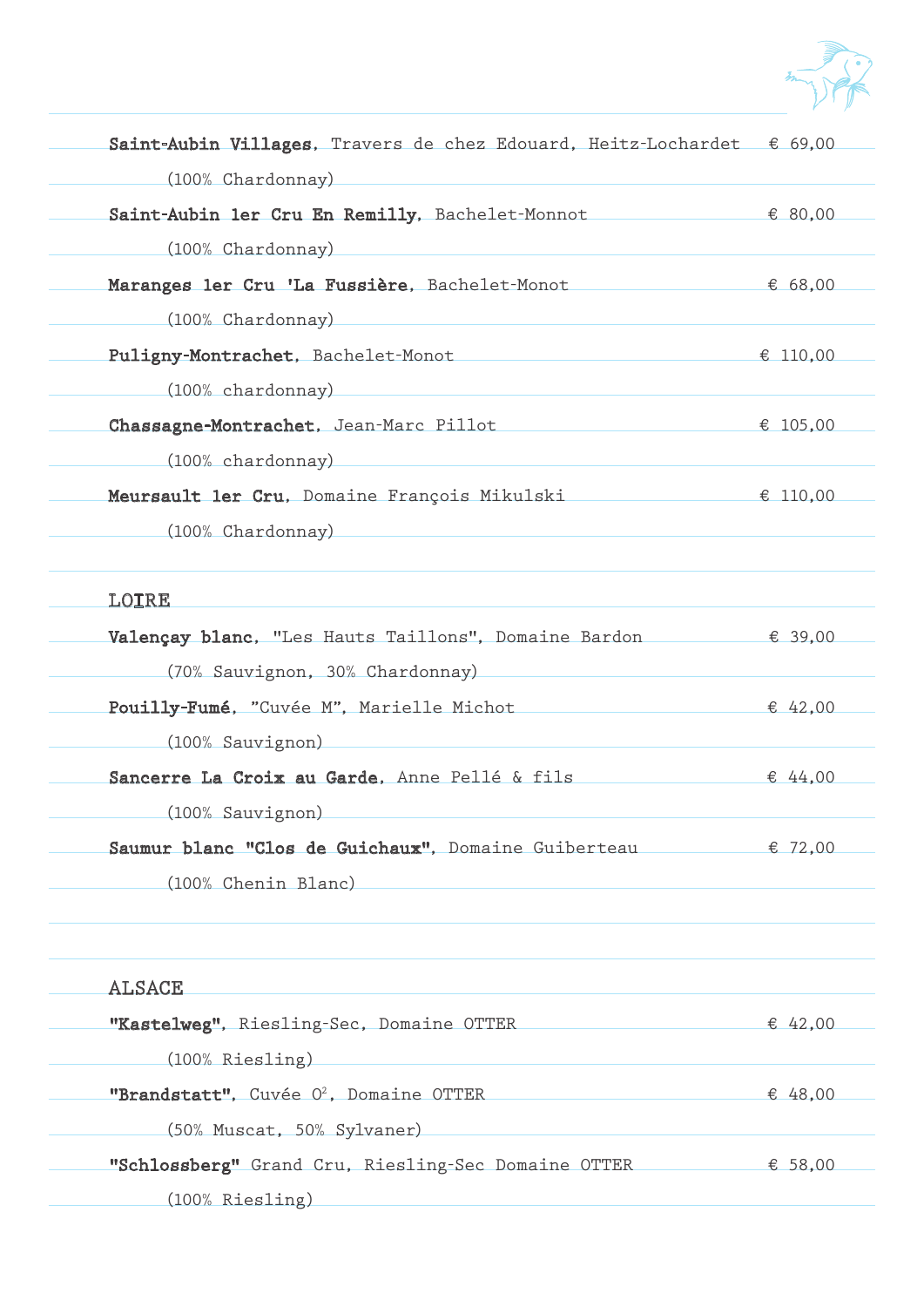

| "Kastelweg", Vendanges Tardives, Domaine OTTER | € 65.00 |
|------------------------------------------------|---------|
|                                                |         |
| (100% Pinot gris)                              |         |

JURA

"La Mamette", Les Granges Paquenesses, Dom. Laborde € 55,00 (100% Chardonnay Ouillé))

### LA VALLÉE DU RHÔNE

| Cairanne Blanc 'Silice' Dom. Boisson, Côtes du Rhônes Villages € 42,00       |         |
|------------------------------------------------------------------------------|---------|
| (Clairette, Roussane, Grenache Blanc, Viognier, Bourboulenc)                 |         |
| "Clos des Centenaires", Domaine Baudet, Costières de Nîmes, $\epsilon$ 45,00 |         |
| (90% Roussanne, 10% Marsanne)                                                |         |
| "Roussanne", Jean-Baptiste Souillard,                                        | € 54,00 |
| (100% Roussanne)                                                             |         |
| Crozes Hermitage 'Le Tout', Jean-Baptiste Souillard $67,00$                  |         |
| (100% Marsanne)                                                              |         |
|                                                                              |         |
| <b>PROVENCE</b>                                                              |         |
| Château "La Martinette" à Lorgues, Côtes de Provence $\epsilon$ 42,00        |         |
| (Syrah, Cinsault, Grenache, Rolle)                                           |         |
|                                                                              |         |
|                                                                              |         |
| La Corse<br>WITTE WIJNEN / VINS BLANCS                                       |         |
|                                                                              |         |
| San Giovanni, Antoine-Marie Arena, Patrimonio                                | € 46,00 |
| (Biancu Gentile, Malvasia, Muscatu)                                          |         |
| B.G., Antoine-Marie Arena, Patrimonio                                        | € 50,00 |
| (100% Biancu Gentile)                                                        |         |
| Hauts de Carco, Antoine-Marie Arena, Patrimonio                              | € 60,00 |
| (100% Malvasia)                                                              |         |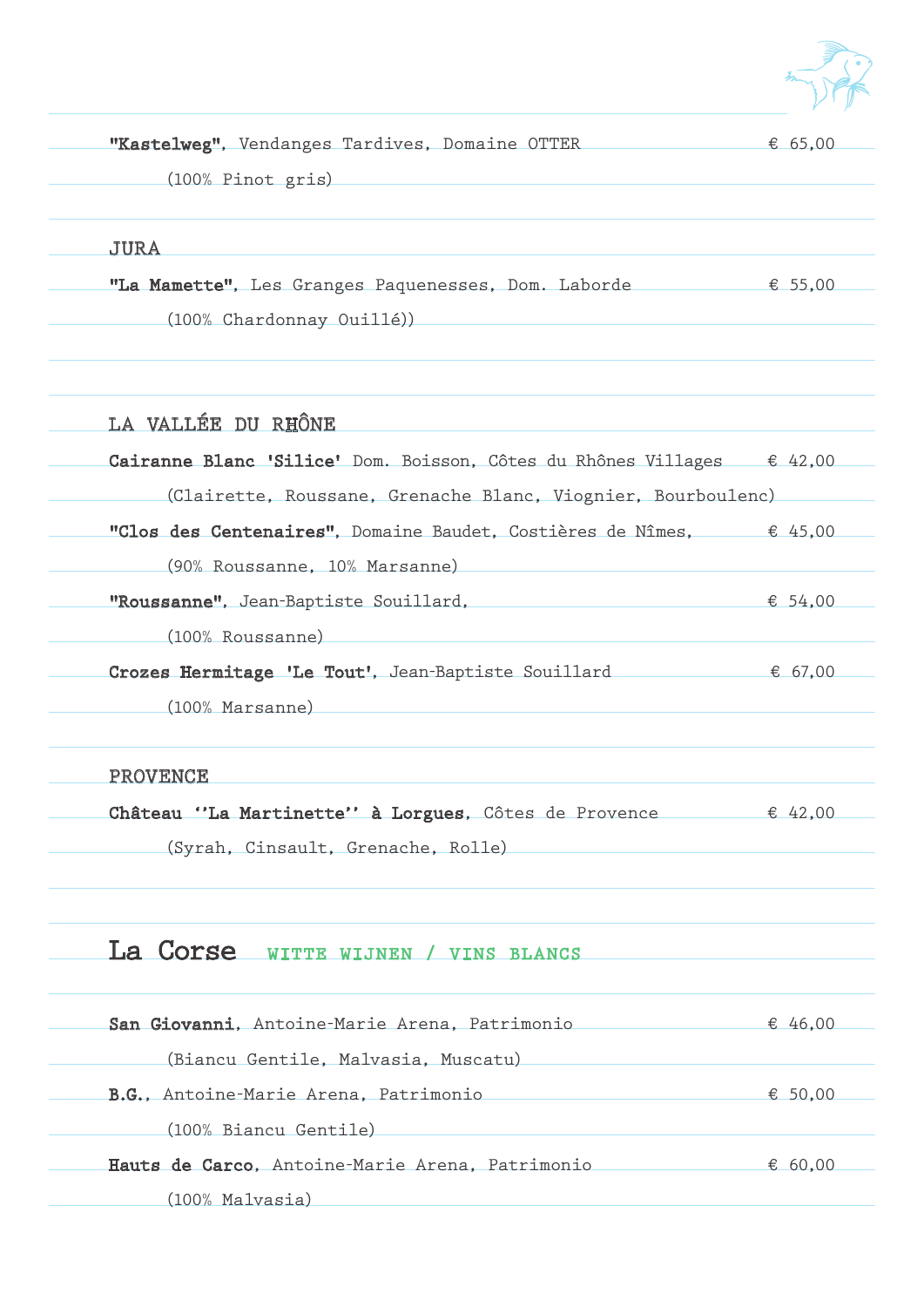

# Italia WITTE WIJNEN / VINS BLANCS

| <b>PIEMONTE</b>                                                                                     |         |
|-----------------------------------------------------------------------------------------------------|---------|
| Cinerino, Abbona Marziano E Enrico                                                                  | € 42,00 |
| (100% Viognier)                                                                                     |         |
| Chardonnay 'Lorens', Walter Lodali                                                                  | € 56,00 |
| (100% Chardonnay)                                                                                   |         |
| FRIULI                                                                                              |         |
| Borgo del Tiglio, Nicola Manferrari, Brazzano $\epsilon$ 52,00                                      |         |
| (Tokai Friulano, Sauvignon blanc)                                                                   |         |
| <b>ABRUZZO</b>                                                                                      |         |
| Collefrisio Semis Bianco, Terre di Chieti                                                           | € 50,00 |
| (Trebbiano, Pecorino, Falanghina) (Trebbiano, Pecorino, Falanghina)                                 |         |
| <b>TOSCANE</b>                                                                                      |         |
| Vernaccia di San Gimignano, Montenidoli Fiore                                                       | € 52,00 |
| (100% Vernaccia)                                                                                    |         |
| SICILIA                                                                                             |         |
| Note di Grillo, Alessandro Viola (Vin nature) $\epsilon$ 39,00                                      |         |
| $(100\% \text{ Grillo})$                                                                            |         |
| Sinfonia di Grillo, Alessandro Viola (Vin nature) $\epsilon$ 48,00                                  |         |
| $(100\% \text{ Grillo})$                                                                            |         |
| "Le Mie Origini Catarratto", Alessandro Viola (Vin nature) € 52,00                                  |         |
| and the control of the control of the control of the control of the control of<br>(100% Catarratto) |         |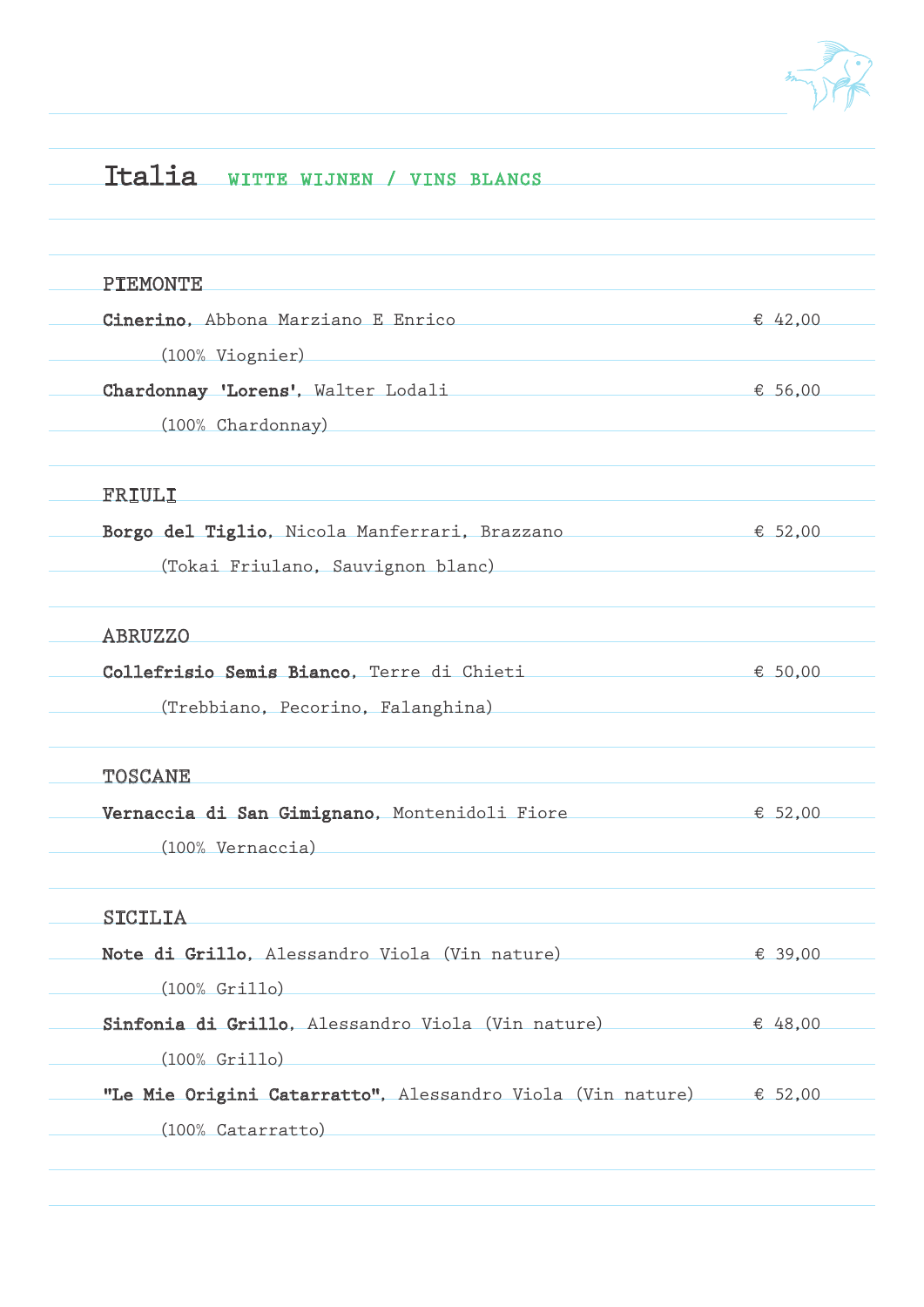

## RODE WIJNEN VINS ROUGES

### España & Portugal

### RODE MEDITERRANE WIJNEN / VINS ROUGES MÉDITÉRANÉENS

Charmeur, mineralig, kruidig, krachtig / charmeur, mineral, épicé, puissant

### CATALUNYA

| Templari, Barbara Forès, D.O. Terra Alta                                       | € 40.00  |
|--------------------------------------------------------------------------------|----------|
| (55% Granatxa, 45% Morenillo)                                                  |          |
| Altaroses, Celler Joan d'Anguera, D.O. Montsant                                | € 42,00  |
| $(100\%$ Garnatxa)                                                             |          |
| Jané Ventura, Sumoll, El Vendrell, D.O. Penedès                                | € 55,00  |
| $(100\% \; \text{Sumo11})$                                                     |          |
| Nunci negre, Mas de les Pereres, Dirk Hoet, D.O.Q Priorat $\epsilon$ 66,00     |          |
| (Carinyena, Cabernet Sauvignon, Garnatxa, Cabernet Franc, Syrah, Merlot)       |          |
| Clos de l'Obac, Costers del Siurana, D.O.C. Priorat                            | € 110,00 |
| (35% Garnatxa, 35% Cabernet Sauvignon, 10% Merlot, 10% Syrah, 10% Carinyena)   |          |
| *Planetes en Amfora 2017, D.O.Q. Priorat, España $\epsilon$ 46,00              |          |
| $(100\%$ Garnatxa)                                                             |          |
| *Planetes de Nin 2016, D.O.Q. Priorat, España                                  | € 56,00  |
| (60% Carinyena, 40% Garnatxa)                                                  |          |
| *Nit de Nin 'Mas d'en Caçador', Nin i Ortiz, D.O.Q Priorat $\epsilon$ 120,00   |          |
| (60% Granatxa Peluda, 40% Carinyena)                                           |          |
| *Nit de Nin 'La Coma d'en Romeu', Nin i Ortiz, D.O.Q Priorat $\epsilon$ 125,00 |          |
| $(100\% \text{ Granatxa})$                                                     |          |
|                                                                                |          |

#### MALLORCA

AN/2, Anima Negra, Baleares, Vino de la Tierra de Mallorca  $\epsilon$  46,00 (65% Callet, 20% Mantonegro, Fogoneu, 15% Syrah)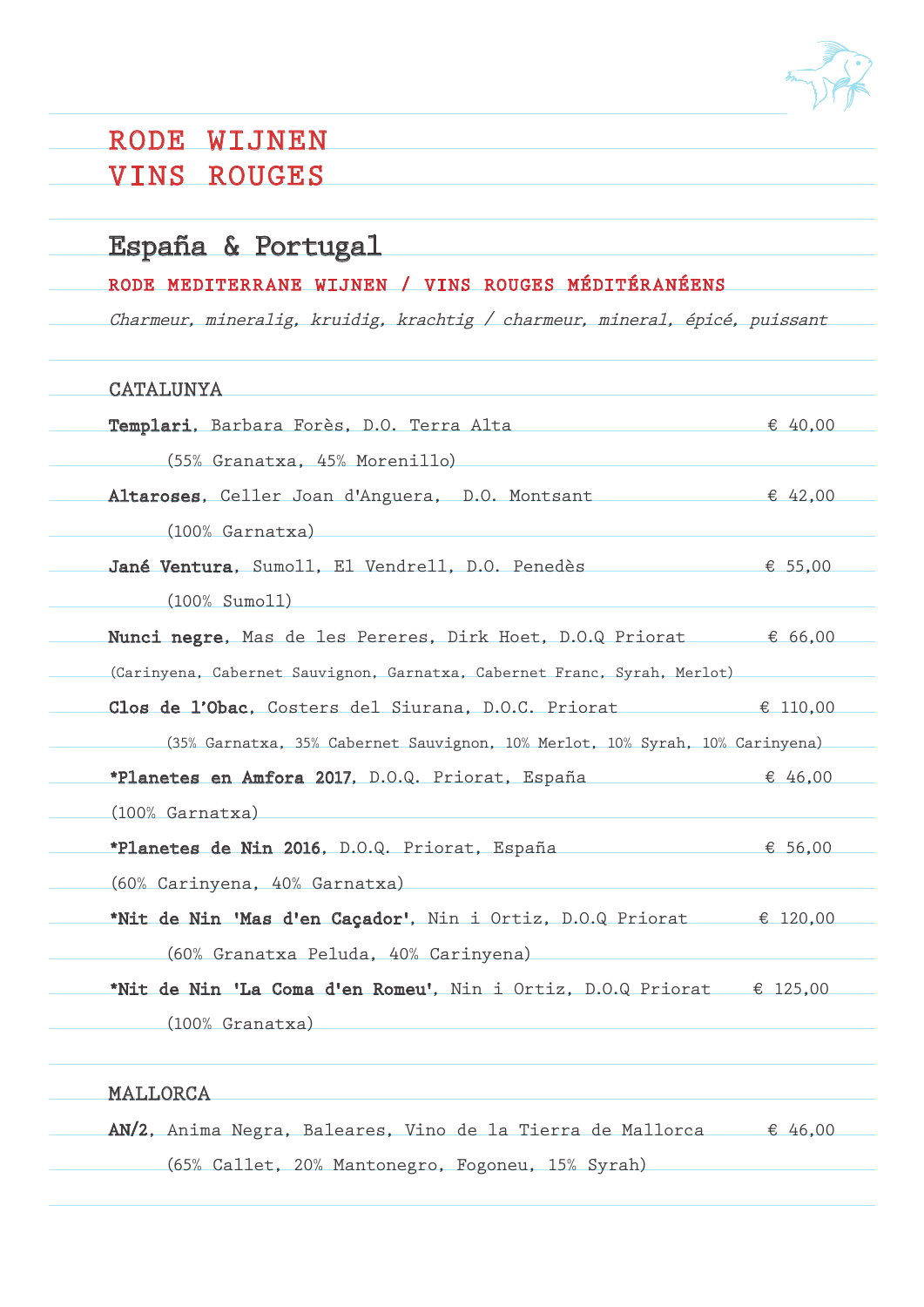

LEVANTE

Finca Terrerazo, Mustiguillo, D.O.P Terra de Terrerazo  $65,00$ (70% Bobal, 5% Cabernet sauvignon, 25% Tempranillo)

#### ALENTEJO (PT)

| Zagalos, Quinta do Mouro, D.O.C Alentejo                         | € 40.00 |
|------------------------------------------------------------------|---------|
| (Trincadeira, Tinta Roriz, Alicante Bouchet, Cabernet Sauvignon) |         |
| Terrenus Tinto Rui Reguenga, D.O.C Alentejo                      | € 39.00 |
| (Tinta Roriz, Periquita, Alicante Bouchet)                       |         |
| Quinta do Mouro, D.O.C Alentejo                                  | € 65,00 |
| (Aragonez, Alicante Bouchet, Cabernet Sauvignon)                 |         |

#### RODE CONTINENTALE WIJNEN / VINS ROUGES CONTINENTAUX

Sappig, stevig, fruitig, volumineus / juteux, fruité, corpulent, volume

| CASTILLA Y LEÓN                                                                       |         |
|---------------------------------------------------------------------------------------|---------|
| Pruno, Angel Ortega, D.O Ribera del Duero                                             | € 40,00 |
| (90% Tinto Fino, 10% Cabernet Sauvignon)                                              |         |
| Viña Pedrosa 'Crianza', J.M. Pérez D.O. Ribera del Duero $\epsilon$ 56,00             |         |
| (100% Tinta del Pais)                                                                 |         |
| Teófilo Reyes 'Crianza', D.O. Ribera del Duero                                        | € 49.00 |
| $(97%$ Tinto Fino, $3%$ Albillo)                                                      |         |
| 'Psi' Dominio de Pingus, D.O. Ribera del Duero                                        | € 65.00 |
| (86% Tinto Fino, 12% Garnacha, 2% Albillo)                                            |         |
| Vega Sicilia 'Valbuena', X.Ausás et B. Jovellar, D.O. Ribera del Duero € 195,00       |         |
| (85% Tinto Fino, 15% Malbec-Merlot)                                                   |         |
| Vega Sicilia 'Unico', X.Ausás et B. Jovellar, D.O. Ribera del Duero $\epsilon$ 390,00 |         |
| (95% Tinto fino, 5% Cabernet Sauvignon)                                               |         |
|                                                                                       |         |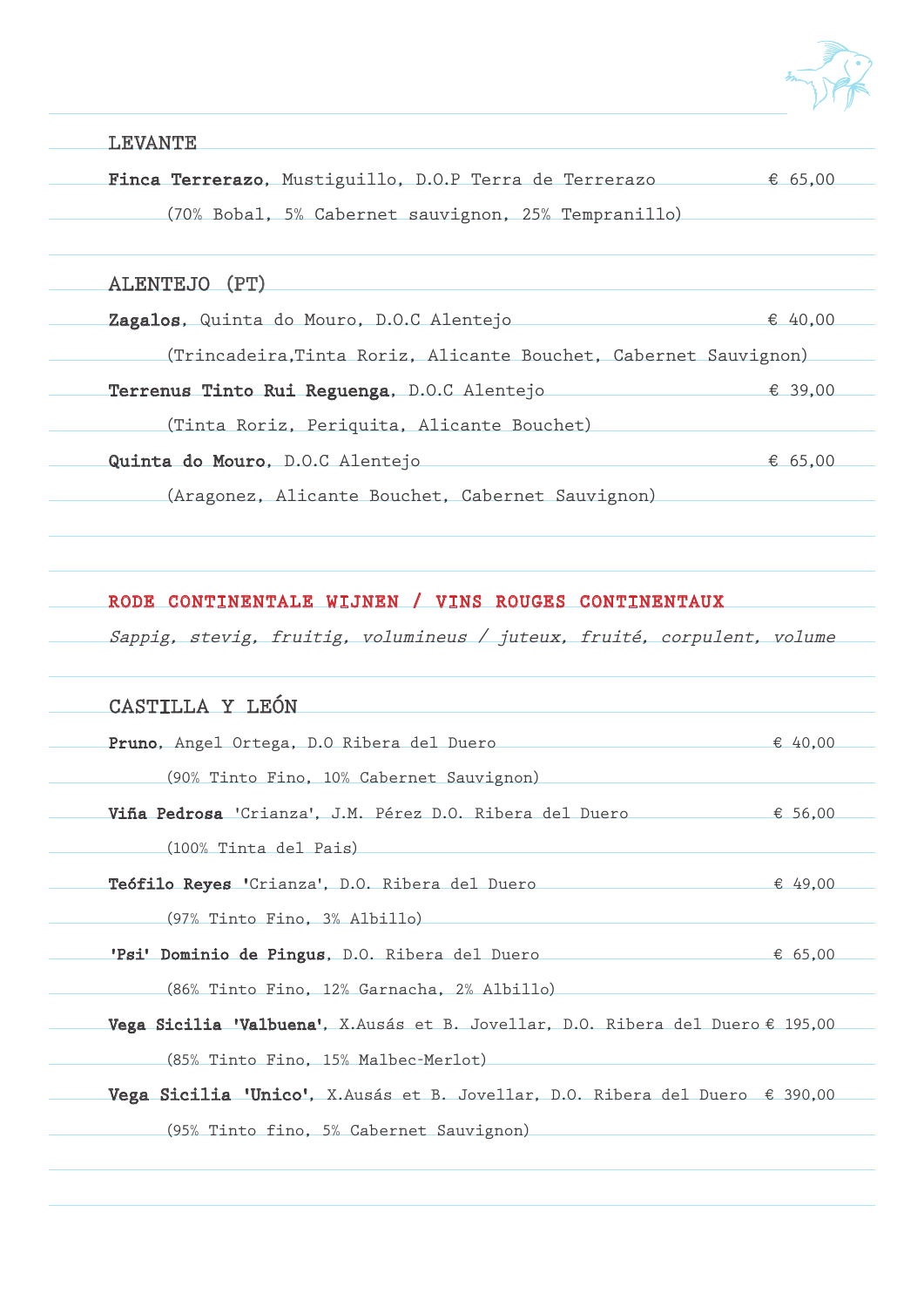

| CASTILLA LA MANCHA                                                                                             |          |
|----------------------------------------------------------------------------------------------------------------|----------|
| La Bruja de Rozas, Comando G, D.O. Méntrida                                                                    | € 42,00  |
| (100% Granacha)                                                                                                |          |
| MADRID                                                                                                         |          |
| Las Uvas de la Ira, Daniel Landi, Sierra de Gredos                                                             | € 56,00  |
| (100% Garnacha)                                                                                                |          |
| Rozas ler Cru, Commando G, D.O. Madrid                                                                         | € 68,00  |
| (100% Garnacha)                                                                                                |          |
| DOURO (PT)                                                                                                     |          |
| "Voyeur" Anfora 1L, Nat Cool, Dirk Niepoort                                                                    | € 50,00  |
| (Field blend)                                                                                                  |          |
| Bastardo, Niepoort Projectos, Dirk Niepoort                                                                    | € 65,00  |
| (100% Bastardo)                                                                                                |          |
| Po de Poeira tinto, Poeira, Jorge Moreira                                                                      | € 47,00  |
| (Touriga Nacional, Touriga Franca, Tinta Roriz)                                                                |          |
| Xisto Cru tinto, Luis Seabra entre a contra contra a contra contra a contra a contra contra a contra contra co | € 75,00  |
| (Field blend)                                                                                                  |          |
| Pintas "Character", Wine & Soul, Jorge & Sandra Borges                                                         | € 59,00  |
| (Field blend)                                                                                                  |          |
| Pintas, Wine & Soul, Jorge & Sandra Borges                                                                     | € 130,00 |
| (Field blend)                                                                                                  |          |
| DÃO (PT)                                                                                                       |          |
| Quinta de Saes, Alvaro Castro, Estagio Prolongado, D.O.C Dão € 40,00                                           |          |
| (Alfrocheiro, Tinto Roriz, Jaen)                                                                               |          |
| M.O.B tinto, Moreira-Olazabal & Borges, D.O.C Dão                                                              | € 56,00  |
| (Alfrocheiro, Touriga Nacional, Tinta Roriz, Jaen)                                                             |          |
| Dão 'A Centenaria', Antonio Madeira, DOC Dão                                                                   | € 86,00  |
| (Field blend)                                                                                                  |          |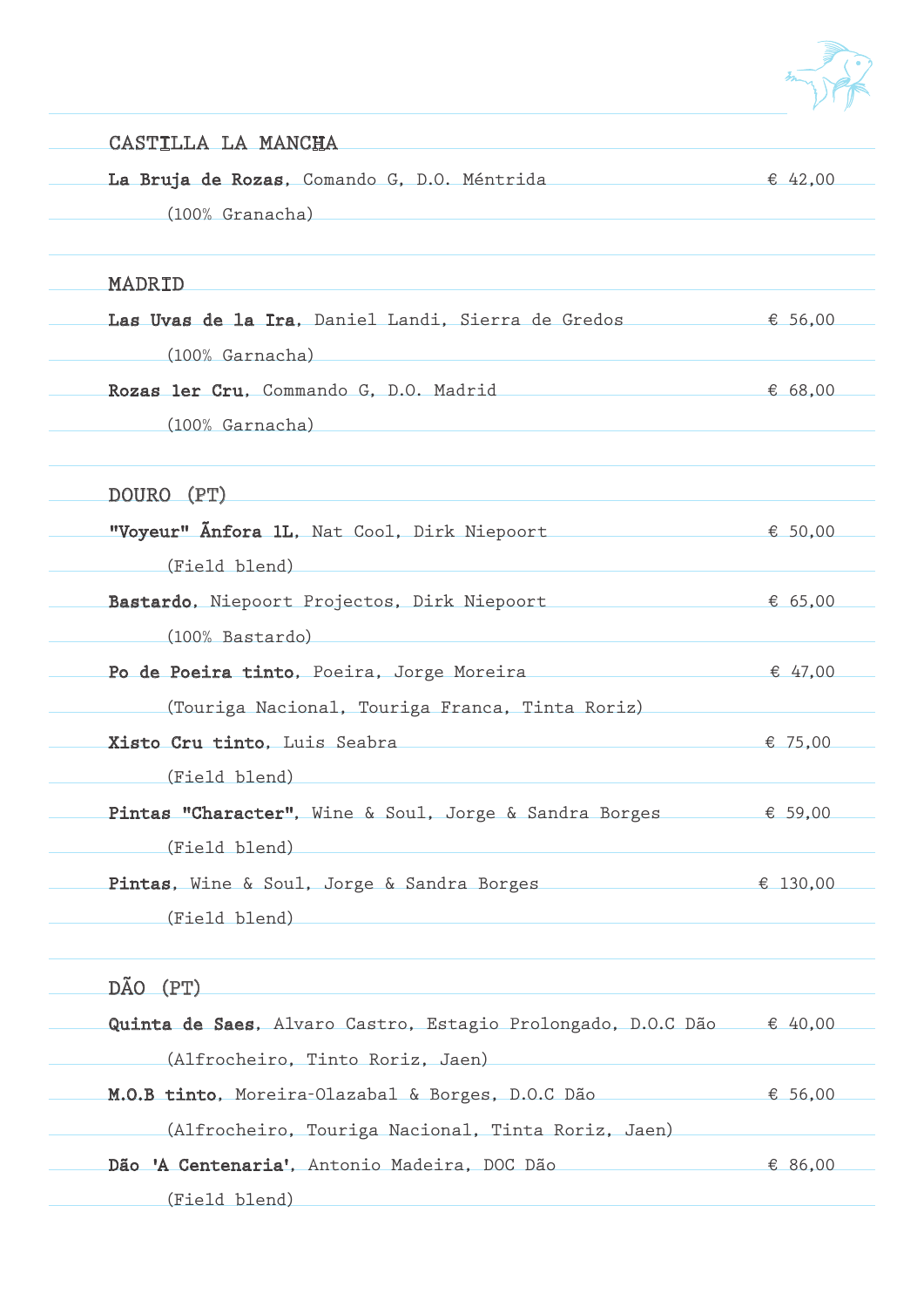

Dente d'Ouro, Quinta de Pellada, Alvaro Castro, DOC Dão € 100,00 (Field blend +100y) RODE ATLANTISCHE WIJNEN / VINS ROUGES ATLANTIQUES Sappig, fris, elegant, verfijnd / frais, juteux, élegant, finesse RIOJA Abel Mendoza, Jarrarte, Maite Fernández D.O.C. Rioja Alta  $\epsilon$  45,00 (100% Tempranillo) Roda, Reserva, A.Santolaya et C.Díez, D.O.C. Rioja Alta  $\epsilon$  63,00 (85% Tempranillo, 4% Grarnacha, 11% Graciano) Fincas de Ganuza, Remírez de Ganuza, Reserva, D.O.C. Rioja Alavesa € 75.00 (85% Tempranillo, 15% Graciano) CASTILLA Y LEÓN Pétalos del Bierzo, Ricardo Palacios, D.O. Bierzo € 42.00 (100% Mencia) Valtuille 'Vino de Villa', Raúl Pérez, D.O. Bierzo  $\epsilon$  46,00 (100% Mencia) La Vizcaina, La Vitoriana, Raúl Pérez, D.O. Bierzo € 50,00 (100% Mencia) **GALICIA** Fisterra, Quinta da Muradella, José Luis Mateo, D.O. Monterrei € 85,00 (Brancellao, Caiño Redondo, Mouraton, Souson) Muradella,Viticultura de Montaña, José Luis Mateo, D.O.Monterrei € 90,00 (Mencia, Mouraton, Bastardo, Gran negro, Doña Blanca) Quinta da Muradella Bastardo, José Luis Mateo, D.O. Monterrei € 90,00 (100% Bastardo)

A Boca do Demo, Castro Candaz, D.O. Ribeira Sacra  $\epsilon$  55,00

(Mencia, Merenzao)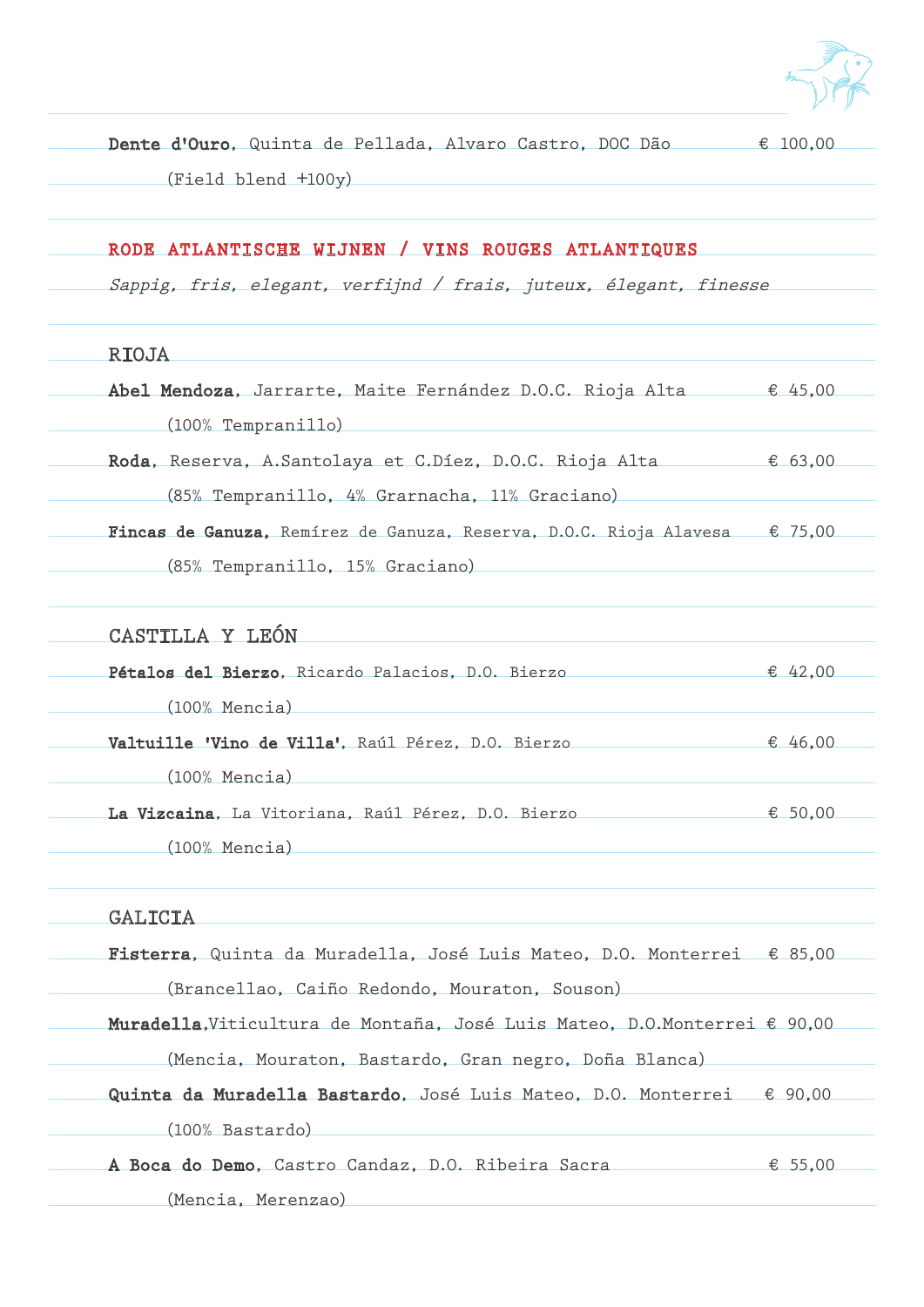

| Algueira 'Risco', D.O. Ribeira Sacra | & 69.00 |
|--------------------------------------|---------|
|                                      |         |
| (100% Merenzao)                      |         |

#### ISLAS CANARIAS

Viñatigo Tintilla, D.O.Y coden-Daute-Isora, Tenerife  $\epsilon$  48,00 (100% Tintilla)

#### BAIRRADA (PT)

Nossa Calcario, Filipa Pato, D.O.C Bairrada <del>€</del> 75,00 (100% Baga) Vinha Pan, Luis Pato, Bairrada, D.O.C. Dão  $\epsilon$  68,00 (100% Baga)

## Österreich RODE WIJNEN / VINS ROUGES

#### NEUSIEDLERSEE

'Pannobile', Weingut Claus Preisinger, Gols € 55,00 (100% Zweigelt)

#### BURGENLAND

'Blaufränkisch', Kalkstein, Weingut Claus Preisinger, Weinland  $\epsilon$  40,00 (100% Blaufränkisch) 'Pala', Weingut Uwe Schiefer, Welgersdorf € 59,00 (100% Blaufränkisch) 'Blauburgunder', Weingut Brundlmeyer, Niederosterreich € 56,00

(100% Pinot noir)

#### KREMSTAL

'La Chapelle', Weingut Wandrasschek, Krems  $\epsilon$  43,00 (100% Blauer zweigelt)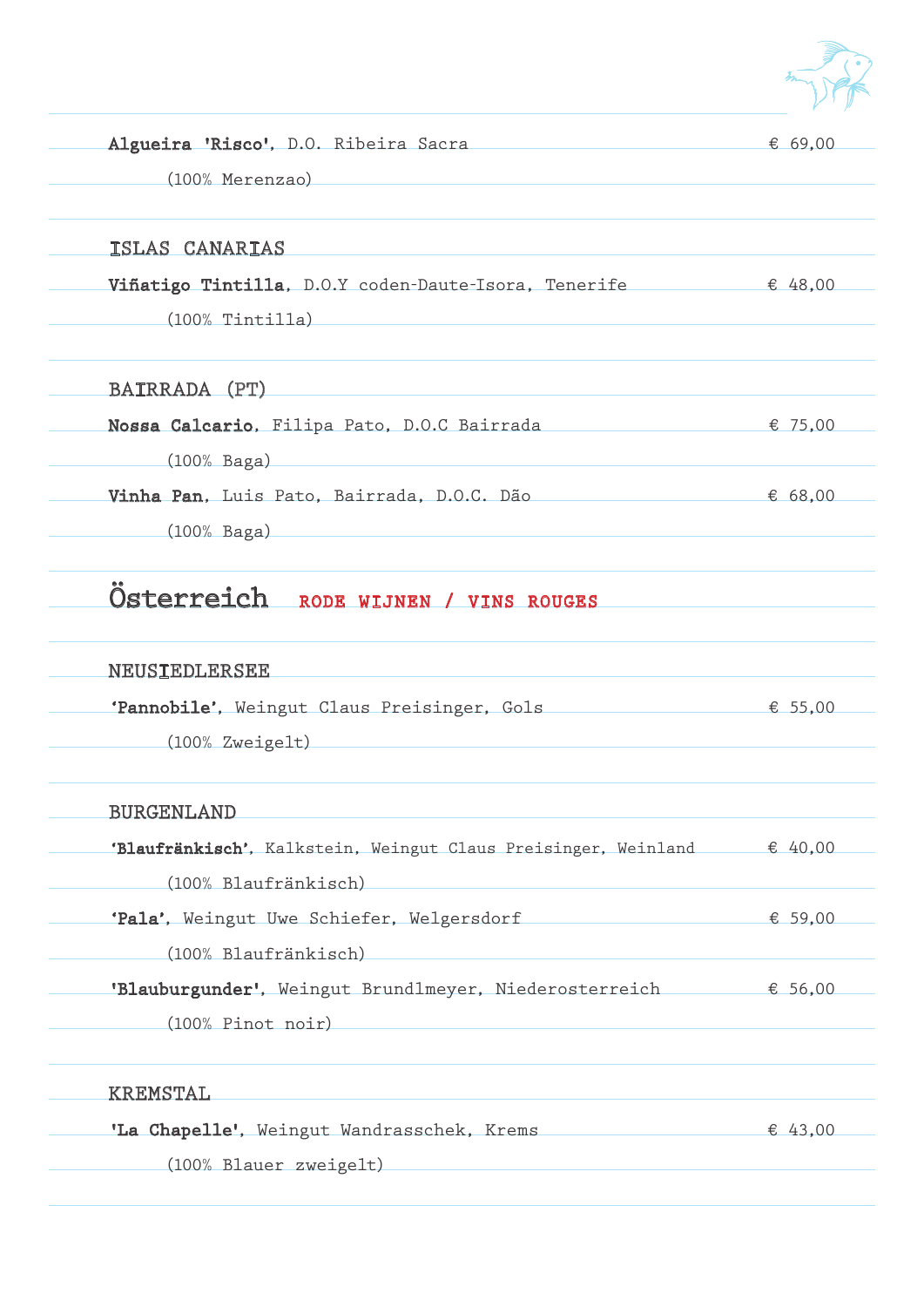

## La France RODE WIJNEN / VINS ROUGES

| <b>BORDEAUX</b>                                                           |         |
|---------------------------------------------------------------------------|---------|
| Fief de La Haye, Michel Ponty, Saint-Estèphe                              | € 46,00 |
| (50% Merlot, 50% Cabernet Sauvignon)                                      |         |
| Château Pontet Teyssier, St-Emillion Grand cru $\epsilon$ 48,00           |         |
| (100% Merlot noir)                                                        |         |
| Château L'Etoile de Salles, Lalande-de-Pomerol                            | € 48,00 |
| (70% Merlot, 15% Cabernet sauvignon, 15% Cabernet franc)                  |         |
| Château La Tour de Mons, Margaux, Cru Bourgeois                           | € 60,00 |
| (55% Merlot, 34% Cabernet-Sauvignon, 5% Cabernet Franc, 6% Petit Verdot)  |         |
| Château Le Puy 'Emilien', Expression Original du Terroir $\epsilon$ 68,00 |         |
| (85% Merlot, 7% Cabernet Sauvignon, 6% Cabernet Franc,                    |         |
| 1% Malbec, 1% Carménère)                                                  |         |
| <b>BEAUJOLAIS</b>                                                         |         |
| 'Aux Chânes, Domaine des Jeunes Pousses, Emeringes                        | € 45,00 |
| $(100\% \text{ Gamay})$                                                   |         |
| Morgon, "Cuvee Lapierre-Poulet"                                           | € 46,00 |
| $(100\% \text{ Gamay})$                                                   |         |
| <b>BOURGOGNE</b>                                                          |         |
| Rully, "Chaponnière", Domaine Ninot                                       | € 46,00 |
| (100% Pinot noir)                                                         |         |
| Mercurey "Vieilles Vignes", Domaine François Raquillet $\epsilon$ 50,00   |         |
| (100% Pinot Noir)                                                         |         |
| Maranges ler Cru, La Fussière, Domaine Bachelet-Monnot $\epsilon$ 59,00   |         |
| (100% Pinot Noir)                                                         |         |
| Irancy 'La Comme', Stéphanie Colinet                                      | € 48,00 |
| (100% Pinot Noir)                                                         |         |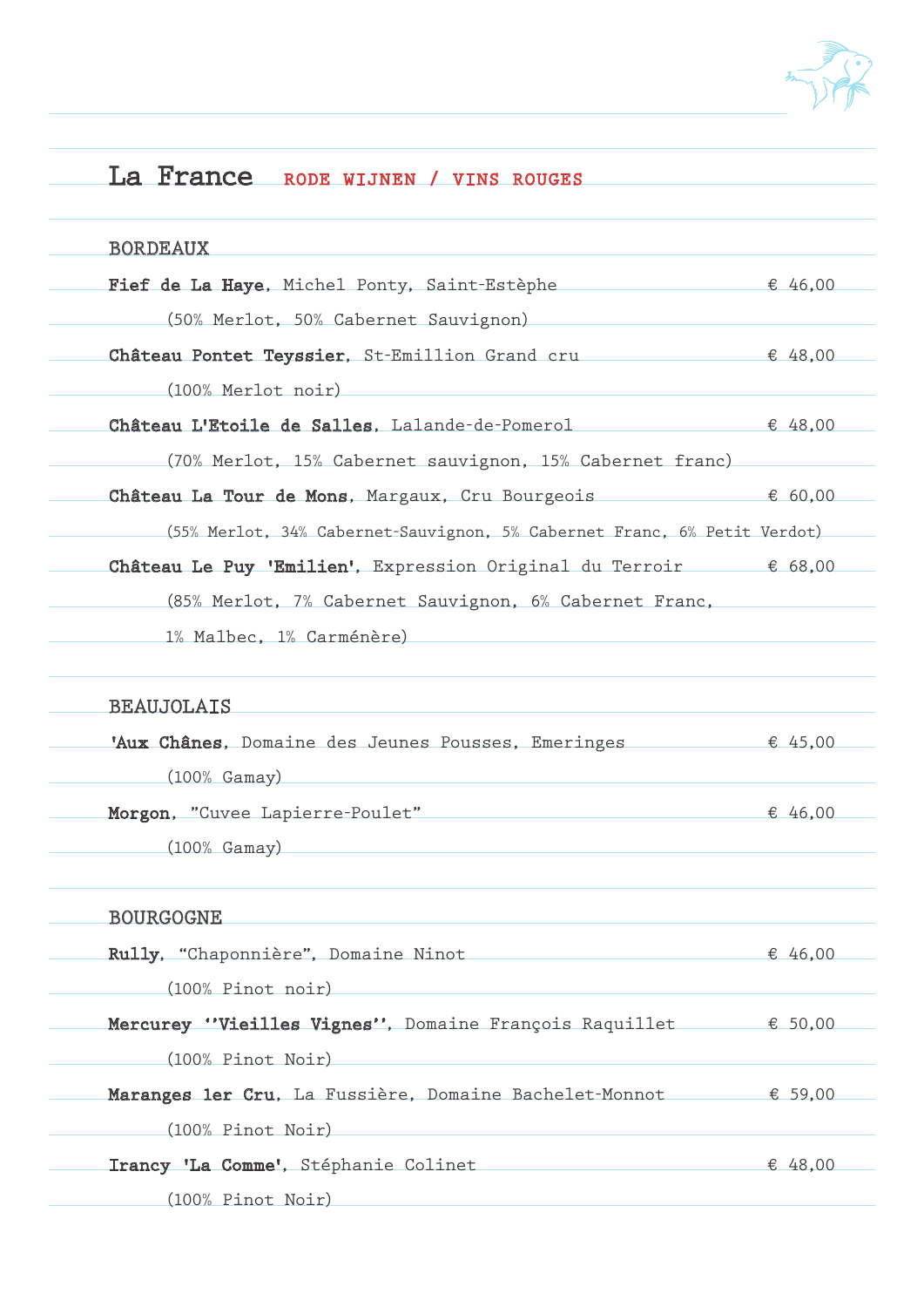

| Marsannay, Domaine Trapet Père et Fils                                                                                  | € 68,00  |
|-------------------------------------------------------------------------------------------------------------------------|----------|
| (100% Pinot Noir)                                                                                                       |          |
| Bourgogne Rouge, Domaine François Mikulski                                                                              | € 48,00  |
| (100% Pinot noir)                                                                                                       |          |
| Chassagne-Montrachet ler Cru 'Les Macherelles', Jean-Marc Pillot € 95,00                                                |          |
| (100% Pinot noir)                                                                                                       |          |
| Chassagne-Montrachet ler Cru, "La Cardeuse" Bernard Moreau $\epsilon$ 100,00                                            |          |
| (100% Pinot Noir)                                                                                                       |          |
| Volnay ler Cru, Domaine François Mikulski                                                                               | € 105,00 |
| (100% Pinot noir)                                                                                                       |          |
| Gevrey-Chambertin, Pierre-Henri Rougeot (nature) € 95,00                                                                |          |
| (100% Pinot Noir)                                                                                                       |          |
| Gevrey-Chambertin, Domaine Trapet Père et Fils <del>€</del> 100,00                                                      |          |
| (100% Pinot Noir)                                                                                                       |          |
| Beaune ler Cru, 'Boucherottes', Le Grappin                                                                              | € 110,00 |
| (100% Pinot Noir) (100% Pinot Noir)                                                                                     |          |
| Vosne Romanée, Benjamin Leroux <b>Constantino de la construcción de la constantino de la constantino de la constant</b> | € 125,00 |
| (100% Pinot Noir)                                                                                                       |          |
| Nuit St-Georges, "Les Allots", Benjamin Leroux                                                                          | € 115,00 |
| (100% Pinot Noir)                                                                                                       |          |
| "Grands-Echézeaux" Grand Cru, Dom. Gros frère & Soeur                                                                   | € 400,00 |
| (100% Pinot Noir)                                                                                                       |          |

| LA VALLÉE DU RHÔNE                                       |         |
|----------------------------------------------------------|---------|
| Cairanne 'Les Trois Terroirs', Domaine Boisson           | € 43,00 |
| (50% Grenache, 20% Syrah, 20% Mourvèdre, 10% Carignan)   |         |
| Vacqueyras 'Mas des Restanques', J-L Faraud,             | € 45,00 |
| (70% Grenache, 15% Syrah, 15% Mourvèdre)                 |         |
| Gigondas 'Mas des Restanques', Josiane & Jean-Luc Faraud | € 47,00 |
| (70% Grenache, 30% Syrah)                                |         |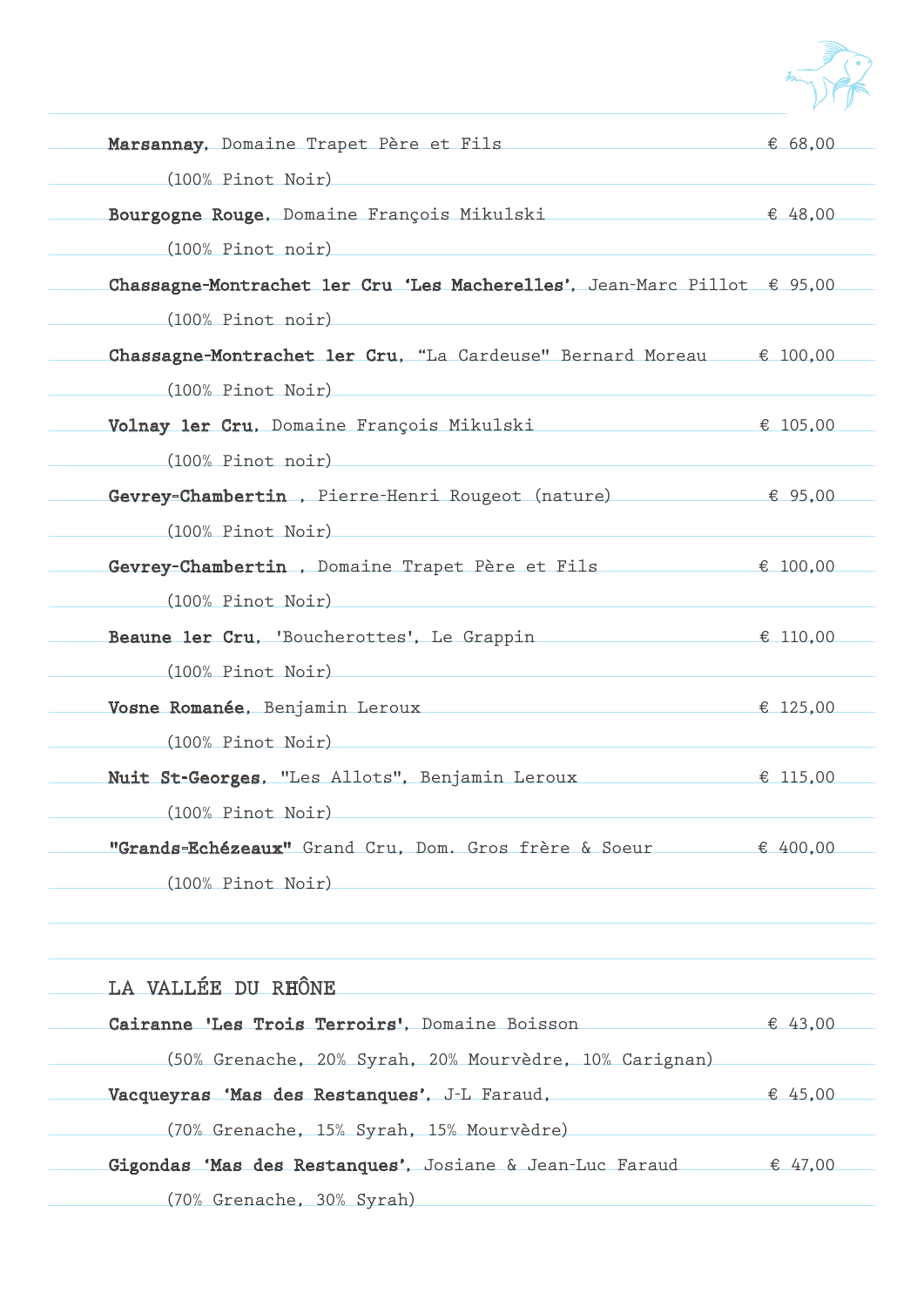

| (70% Grenache, 30% Syrah)                                         |         |
|-------------------------------------------------------------------|---------|
| Saint Joseph "Emisphère", Frédéric Boissonnet                     | € 47,00 |
| $(100\%$ Syrah)                                                   |         |
| Chateauneuf-du-pape, Mas Saint-Louis                              | € 68,00 |
| $(30%$ Grenache, 6 andere /autres)                                |         |
| LOIRE                                                             |         |
| Bourgueil "Cuvée des Chesnaies", Lamé Delisle Boucard             | € 39,00 |
| (100% Cabernet franc)                                             |         |
| Saumur-Champigny, le P'tit Domaine, Richard Desouche              | € 42,00 |
| (100% Cabernet franc)                                             |         |
| Saumur rouge, Domaine Guiberteau                                  | € 49,00 |
| (100% Cabernet franc)                                             |         |
| Saumur "Les Arboises", Monopole Brézé, Domaine Guiberteau € 95,00 |         |
| (100% Cabernet franc)                                             |         |
| Sancerre, La Croix au Garde, Anne Pellé & fils                    | € 45,00 |
| (100% Pinot noir)                                                 |         |
| Chinon Les Grézeaux, Bernard Baudry                               | € 48,00 |
| (100% Cabernet franc)                                             |         |
| ALSACE                                                            |         |
| "Bildstoecklé", Domaine OTTER                                     | € 55,00 |
| (100% Pinot Noir) (100% Contract Noir)                            |         |
| <b>PROVENCE</b>                                                   |         |
| Domaine Richeaume, Cuvée Tradition                                | € 45,00 |
| (47% Cabernet Sauvignon, 42% Syrah, Carignan, Merlot)             |         |
| Les Baux de Provence, Domaine Hauvette, Cuvée Cornaline           | € 60,00 |

(50% Grenache, 30% Syrah, 20% Cabernet Sauvignon)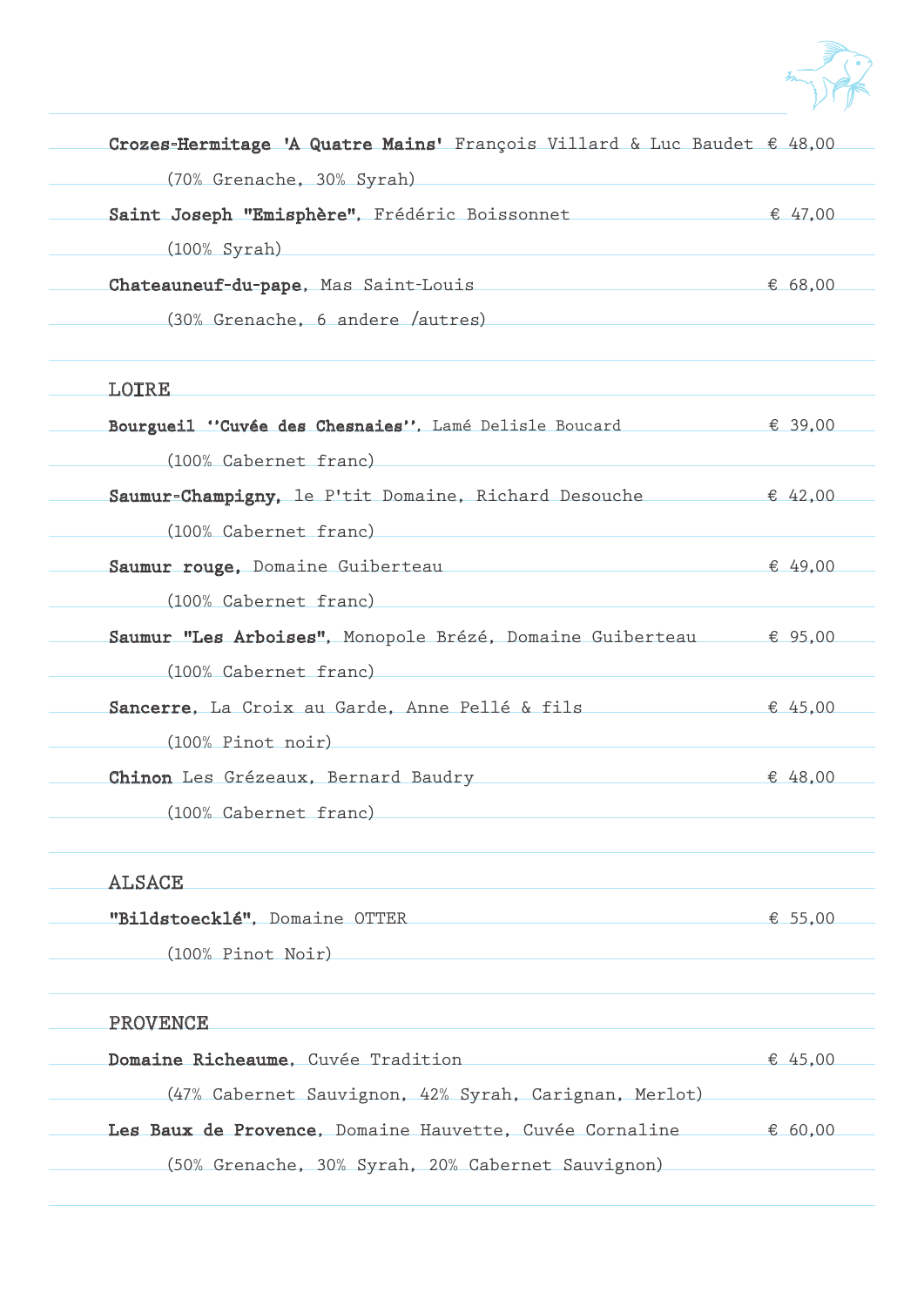

| LANGUEDOC-ROUSSILLON                                                            |         |
|---------------------------------------------------------------------------------|---------|
| Le Cazotte, Michael Paetzold, Côtes Catalanes                                   | € 40,00 |
| (50% Syrah, 50% Carignan)                                                       |         |
| "L'Emotion", Pascale Fulla, Coteaux du Languedoc                                | € 43,00 |
| (25% Grenache, 25% Carignan, 25% Cinsault, 25% Syrah)                           |         |
| Les Fontanilles, Minervois, Anne Gros & Jean-Paul Tollot $\epsilon$ 48,00       |         |
| (30% Grenache, 20% Carignan, 20% Cinsault, 20% Syrah)                           |         |
| Faugères, Domaine Leon Barral                                                   | € 56,00 |
| (Carignan, Syrah, Cinsault)                                                     |         |
| <b>"Le Pradel"</b> Vin de Pays de L'Herault, Xavier Braujou $\epsilon$ 65,00    |         |
| $(100\% \text{ Cinsault})$                                                      |         |
| "L'Esprit du Font Caude", Alain Chabanon, Coteaux du Languedoc $\epsilon$ 68,00 |         |
| (50% Syrah, 50% Mourvèdre)                                                      |         |
|                                                                                 |         |

### La Corse RODE WIJNEN / VINS ROUGES

| San Giovanni, Antoine-Marie Arena, Patrimonio                    | € 48,00 |
|------------------------------------------------------------------|---------|
| (Carcaghjolu, Morescone)                                         |         |
| "Unu", Chioso Vaccelli, AOC Ajaccio                              | € 46,00 |
| (Elegànte, Sciaccarellu, Carcaghjolu Neru, Minustellu, Cinsault) |         |
| "Carco", Antoine-Marie Arena, Patrimonio                         | € 56,00 |
| (100% Nielluccio)                                                |         |
| "Granit", Domaine de Vaccelli, AOC Ajaccio                       | € 80,00 |
| (80% Sciaccarello, 10% Nielluccio, 10% Grenache)                 |         |
|                                                                  |         |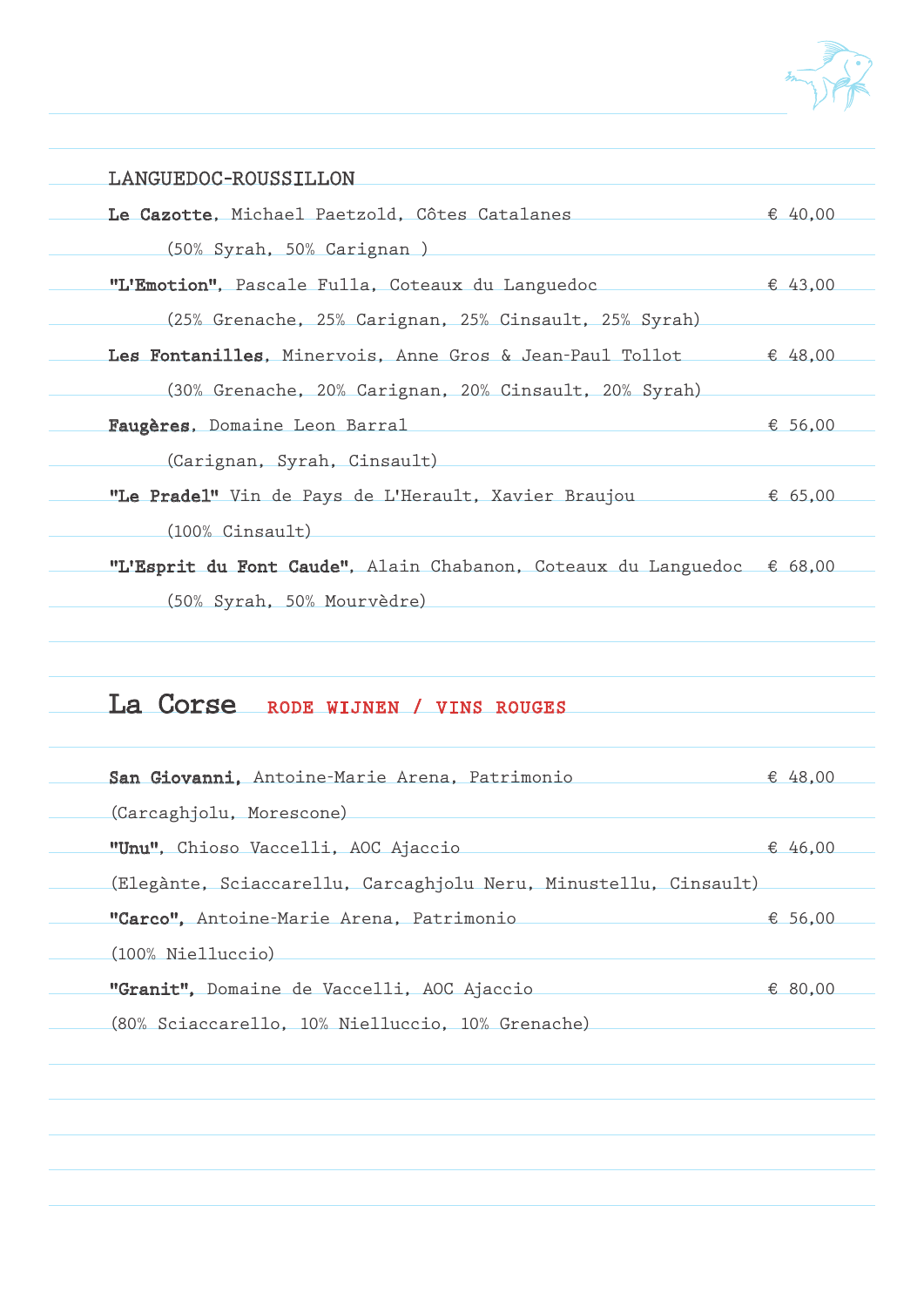

## Italia RODE WIJNEN / VINS ROUGES

| PIEMONTE                                                                                                               |                  |
|------------------------------------------------------------------------------------------------------------------------|------------------|
| Barbera d'Alba 'Sant Ambrogio' Lodali, entre en segon en segon en segon en segon en segon en segon en segon en         |                  |
| (100% Barbera)                                                                                                         |                  |
| Barbera d'Alba "Lorens", Lodali <b>Marca de la contra del control de la contra del control de la contra del contro</b> | € 50,00          |
| (100% Barbera) (100% Sarbera)                                                                                          |                  |
| La Tota, Barbera d'Asti, Marchesi Alfieri                                                                              | $\epsilon$ 40,00 |
| (100% Barbera) 2008 (100% Carbera)                                                                                     |                  |
| Nebbiolo, Brezza                                                                                                       | € 43,00          |
| $(100\%$ Nebbiolo)                                                                                                     |                  |
| La Morandina 'Varmat', Barbera d'Asti Superiore € 46,00                                                                |                  |
| $(100\%$ Barbera)                                                                                                      |                  |
| Barbaresco 'Bordini', Elvio Cogno                                                                                      | € 65,00          |
| $(100%$ Nebbiolo)                                                                                                      |                  |
| Barolo 'Cascina Nuova', Elvio Cogno                                                                                    | € 75,00          |
| $(100\%$ Nebbiolo)                                                                                                     |                  |
| Barbaresco "Lorens" Lodali Maria Maria Maria Maria Maria Maria Maria Maria Maria Maria Maria Maria Maria Maria         | € 85,00          |
| $(100%$ Nebbiolo)                                                                                                      |                  |
| Barolo "Lorens" Lodali <b>Marchan al III al III al III al III al III al III al III al III al III al III al III-l</b>   | € 95,00          |
| $(100\%$ Nebbiolo)                                                                                                     |                  |
| TOSCANA                                                                                                                |                  |
| Contrada Tenna IGT, Nicola Manferrari, Borgo del Tiglio $\epsilon$ 39,00                                               |                  |
| (100% Sangiovese)                                                                                                      |                  |
| Alberaia, Vino Rosso IGT Toscana, Caciorgna Pietro <a> ←40,00</a> ←40,00 ← 40,00 ← 40,00                               |                  |
| (100% Sangiovese)                                                                                                      |                  |
| Chianti 'Troncone', Le Ragnaie                                                                                         | € 40,00          |
| (100% Sangiovese)                                                                                                      |                  |
| Rosso di Montalcino, Le Ragnaie                                                                                        | € 47,00          |
| (100% Sangiovese)                                                                                                      |                  |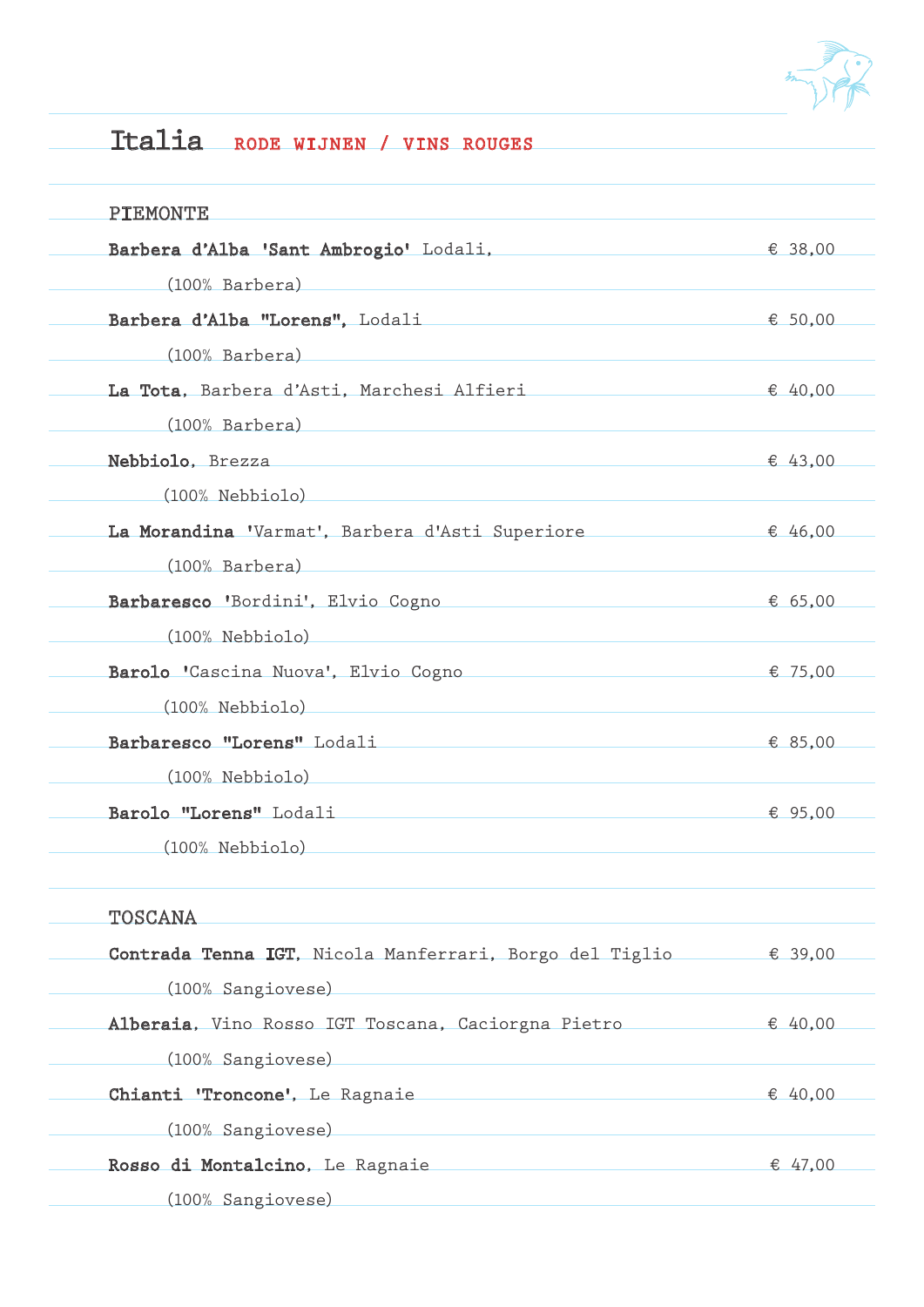

| Vino Nobile di Montepulciano, Antica Chiusina Del Cerro $\epsilon$ 70,00                                             |         |
|----------------------------------------------------------------------------------------------------------------------|---------|
| (90% Sangiovese, 10% Colorino)                                                                                       |         |
| Brunello di Montalcino, Vigna Soccorso, Tiezzi                                                                       | € 80,00 |
| (100% Sangiovese)                                                                                                    |         |
| Macchie, Pietro Caciorgna, IGT Toscana                                                                               | € 62,00 |
| (100% Sangiovese)                                                                                                    |         |
|                                                                                                                      |         |
| <b>VENETO</b>                                                                                                        |         |
| <b>Valpolicella 'Poiega'</b> , Roberto Mazzi, Classico Superiore $\epsilon$ 40,00                                    |         |
| (75% Corvina, 20% Rondinella, 5% Molinara)                                                                           |         |
| 'Ripasso' della Valpolicella 'Moròpio', Antolini                                                                     | € 43,00 |
| (Corvina, Corvinone, Rondinella)                                                                                     |         |
| Amarone della Valpolicella 'Moròpio', Antolini (€ 56,00                                                              |         |
| (Corvina, Corvinone, Rondinella)                                                                                     |         |
| <b>ABRUZZO</b>                                                                                                       |         |
| Coste del Moro, Lunaria                                                                                              | € 37,00 |
| (100% Montepulciano d'Abruzzo)                                                                                       |         |
| Primatraccia Anfora, Controvento, Montepulciano d'Abruzzo $\epsilon$ 46,00                                           |         |
| (100% Montepulciano d'Abruzzo)                                                                                       |         |
| Collefrisio Semis, DOC Montepulciano d'Abruzzo € 50,00                                                               |         |
| (100% Montepulciano d'Abruzzo)                                                                                       |         |
| SICILIA                                                                                                              |         |
| Ciauri'a, Pietro Caciorgna, DOC Etna Rosso                                                                           | € 40.00 |
| (100% Nerelo mascalese)                                                                                              |         |
| Rossoviola, Cantine Viola, Calabria                                                                                  | € 42,00 |
| $(100\%$ Magliocco)                                                                                                  |         |
| Guardoilvento, Pietro Caciorgna, DOC Etna Rosso                                                                      | € 48,00 |
| (100% Nerelo mascalese)<br>the control of the control of the control of the control of the control of the control of |         |
|                                                                                                                      |         |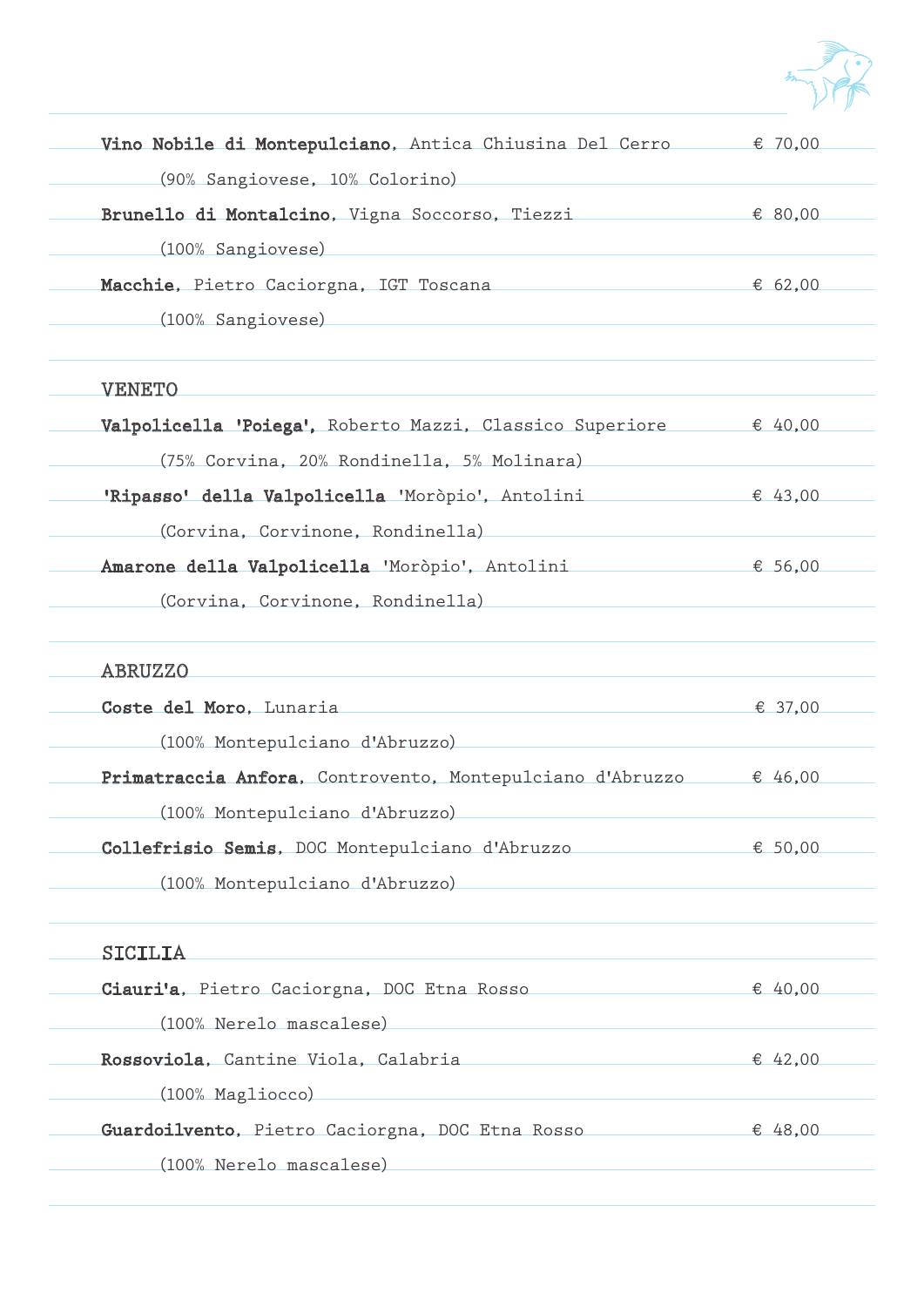

### LARGE BOTTLES

### WITTE WIJNEN / VINS BLANCS

| 'Guru', Wine & Soul, Jorge & Sandra Borges, D.O.C. Douro, Portugal                               |                     |
|--------------------------------------------------------------------------------------------------|---------------------|
| (Field Blend)                                                                                    | $1,5L / \in 130,00$ |
| Louro, Rafael Palacios, D.O. Valdeorras, Galicia, España $1,5L / \text{ } \in 90,00$             |                     |
| (100% Godello, 8% Treixadura)                                                                    |                     |
| Gran Autòcton blanc, Albert Jané, Vi de varietal, D.O. Penedes, España                           |                     |
| (Xarel.lo, Malvasia de Sitges, Macabeu, Vermell) 1,5L / $\in$ 95,00                              |                     |
| <b>Oremus 'Mandolàs'</b> , Vega Sicilia, Tokaji dry, Hungary 1,5L / $\epsilon$ 100,00            |                     |
| (100% Furmint)                                                                                   |                     |
| Nossa Calcario, Filipa Pato, D.O.C Bairrada, Portugal 1,5L / $\epsilon$ 130,00                   |                     |
| $(100\% \text{ Bical})$                                                                          |                     |
| Viñatigo Ancestral blanco, D.O.Y coden-Daute-Isora, Tenerife                                     |                     |
| (100% Gual)                                                                                      | $1,5L / \in 130,00$ |
| Clos des Centenaires", Domaine Baudet, Costières de Nîmes, Rhone, France                         |                     |
| $(90%$ Roussanne, 10% Marsanne) 1,5L / € 90,00                                                   |                     |
| <b>"Kastelweg"</b> , Riesling-Sec, Domaine OTTER, Alsace, France 1,5L / $\in$ 95,00              |                     |
| (100% Riesling)                                                                                  |                     |
| <b>Pichler "Loibner Loibenberg"</b> , Riesling Smaragd, Wachau, Austria 1,5L / $\epsilon$ 165,00 |                     |
| (100% Riesling)                                                                                  |                     |
| Pichler "Loibner Loibenberg", Grüner Veltliner Smaragd, Wachau, Austria                          |                     |
| (100% Grüner Veltliner) (100% Crüner Veltliner)                                                  | $1,5L / \in 165,00$ |
| "Schlossberg" Grand Cru, Riesling-Sec, Dom. OTTER, Alsace, France 1,5L / $\epsilon$ 130,00       |                     |
| (100% Riesling)                                                                                  |                     |